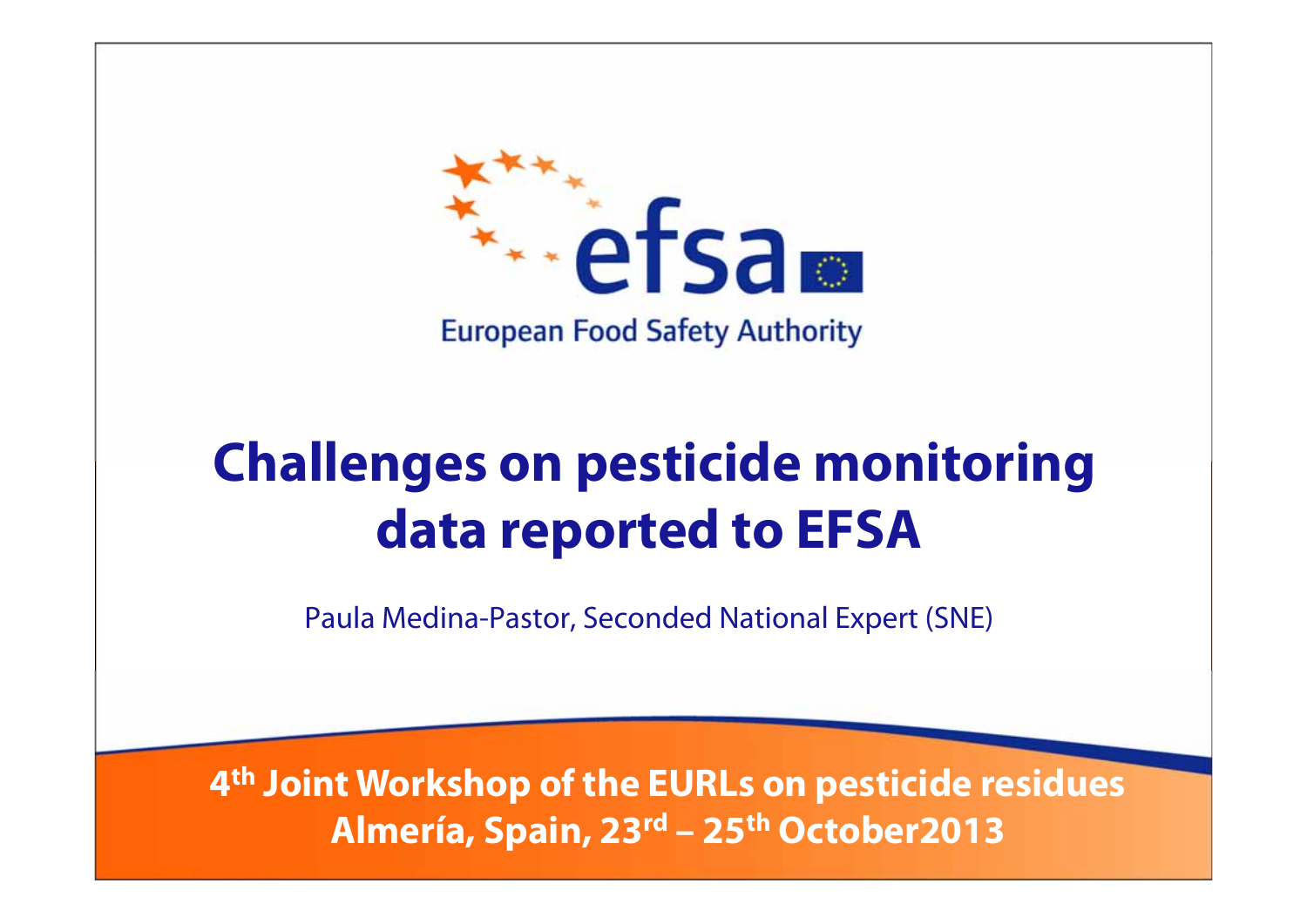



- The Pesticide Unit
- •Monitoring Data Collection
- •Monitoring Results Analysis
- Overall Conclusion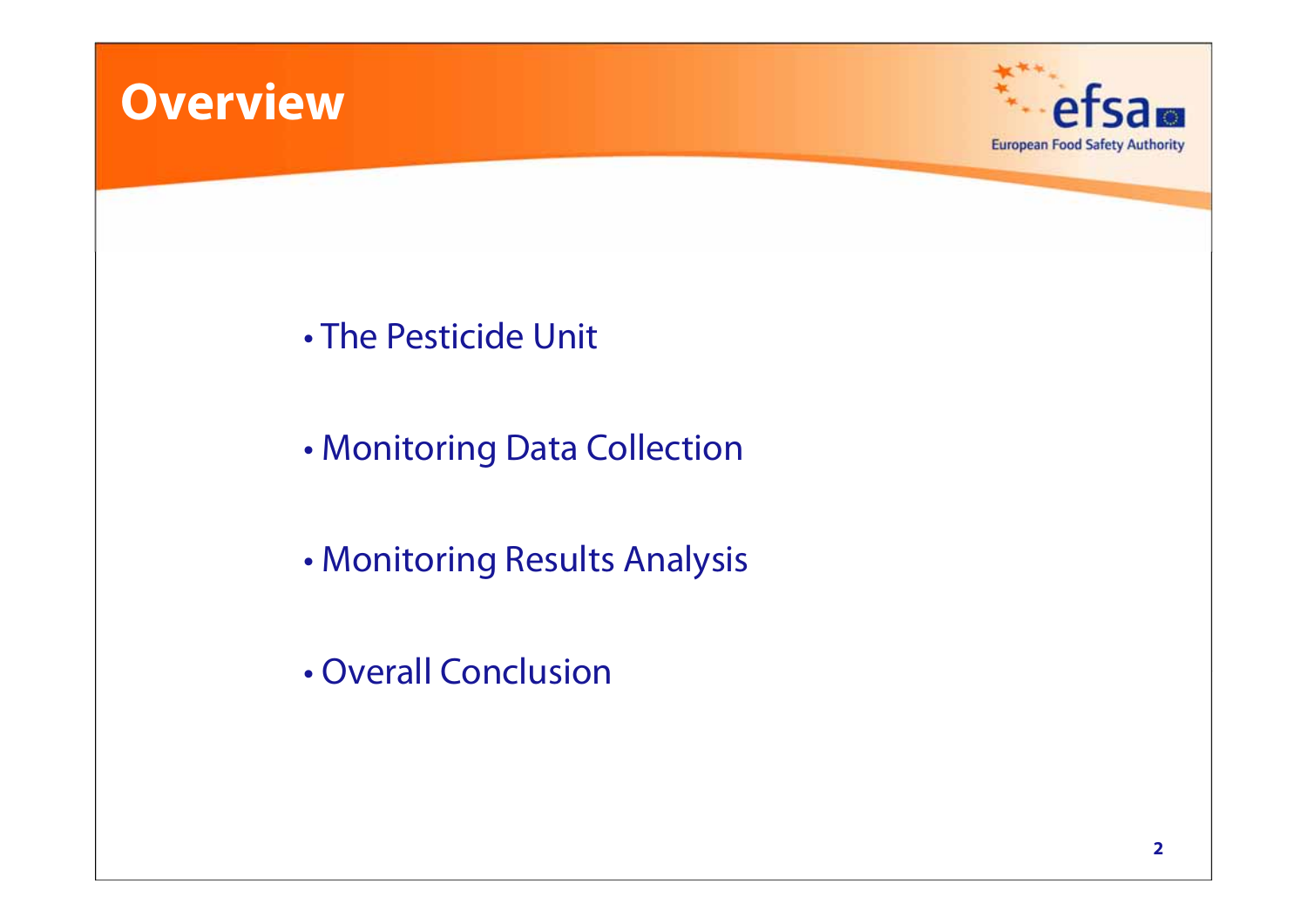## **The Pesticide Unit**



#### • **Pesticide risk assessment under Regulation (EC) No 1107/2009**

- conclusions on the <u>peer review (</u>with the view on authorising a pesticide in EU)
- complete pesticide risk assessment
- <u>representative uses</u> only

#### • **MRL application under Articles 10 & 11 of Regulation (EC) No 396/2005**

- reasoned opinions on the modification or setting of an MRL
- pesticide residues risk assessment only
- pesticide/crop combination authorised at MS level or import tolerance

#### • **MRL review under Articles 12 of Regulation (EC) No 396/2005**

- reasoned opinions on the review of all existing EU MRLs
- pesticide residues risk assessment only
- all existing import tolerances and pesticide uses authorised within Europe

#### • **EU Annual Report on pesticide residues under Article 31 & 32 of Regulation (EC) No 396/2005**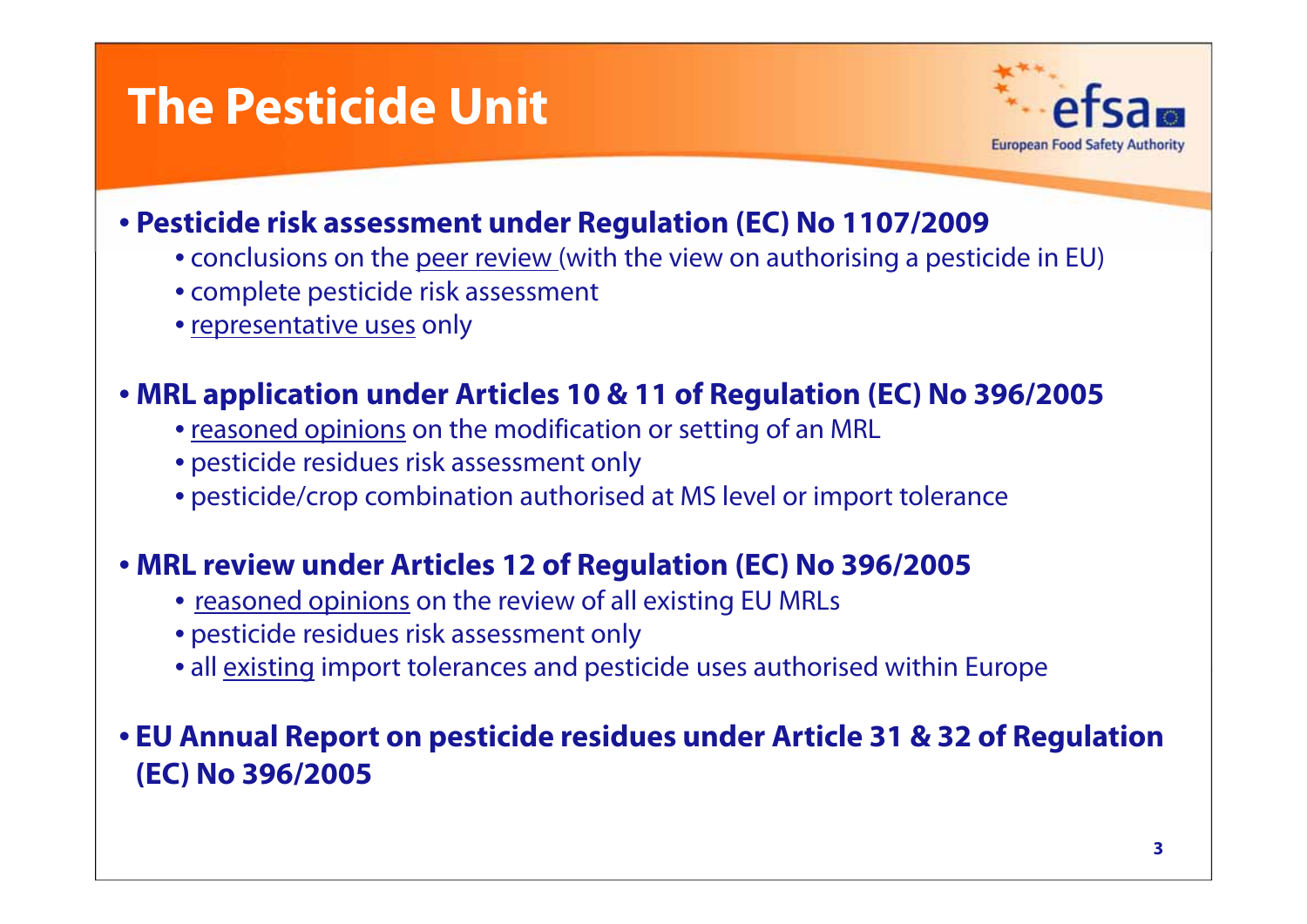

# **Monitoring Data Collection**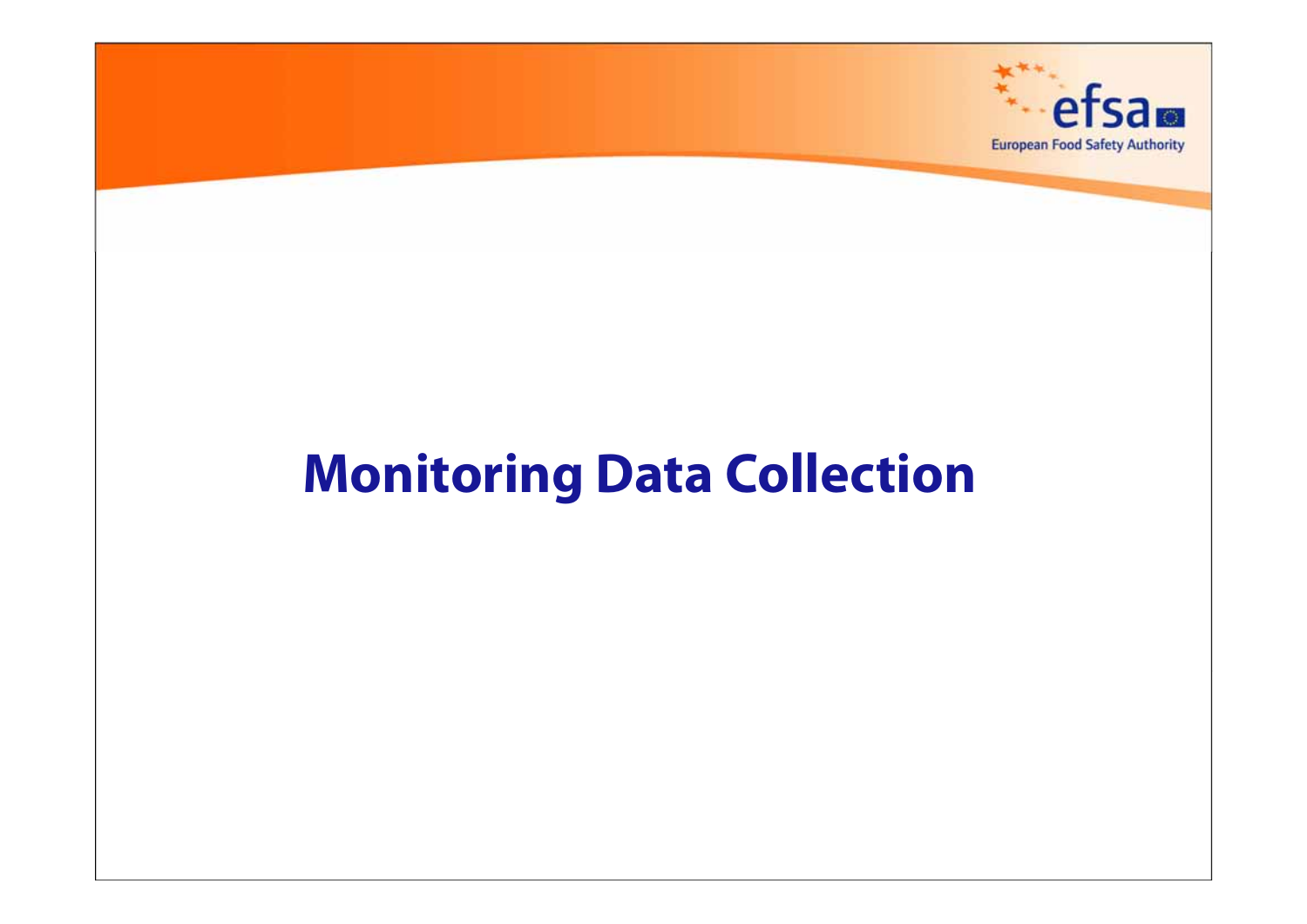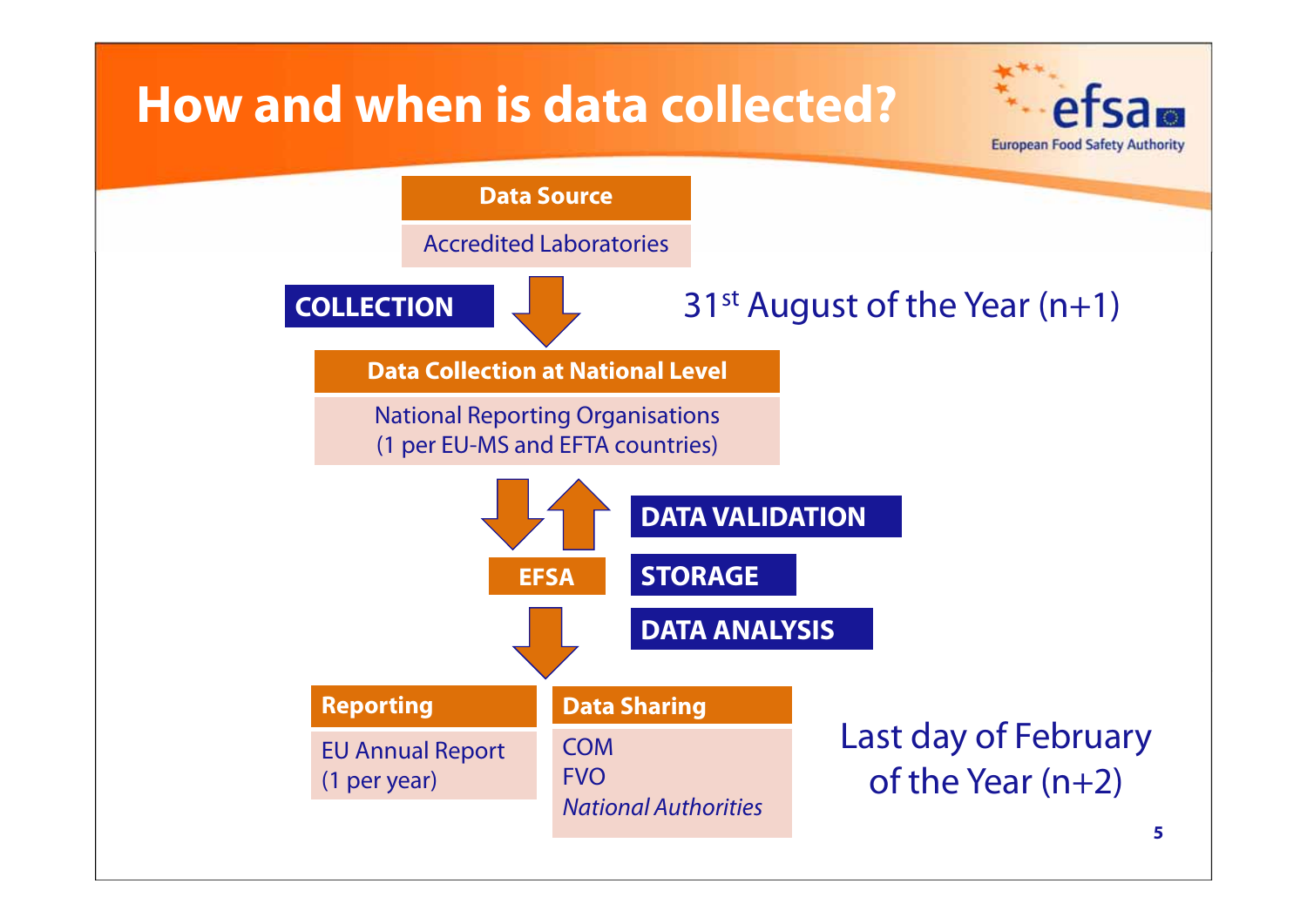## **Networking Group**



Pesticide Monitoring

- Since 2009
- Representatives:
	- <sup>o</sup>COM (DG SANCO)
	- <sup>o</sup>MSs and EFTA countries appointed by the national competent authorities defined in accordance with Regulation 396/2005 <sup>o</sup>EFSA.
- These representatives are experts on issues which involved the control/monitoring of pesticide residues in food.
- Aimed to strengthen the collaboration
- Aimed to exchange information on issues concerning the monitoring and consumer's exposure to pesticide residues in food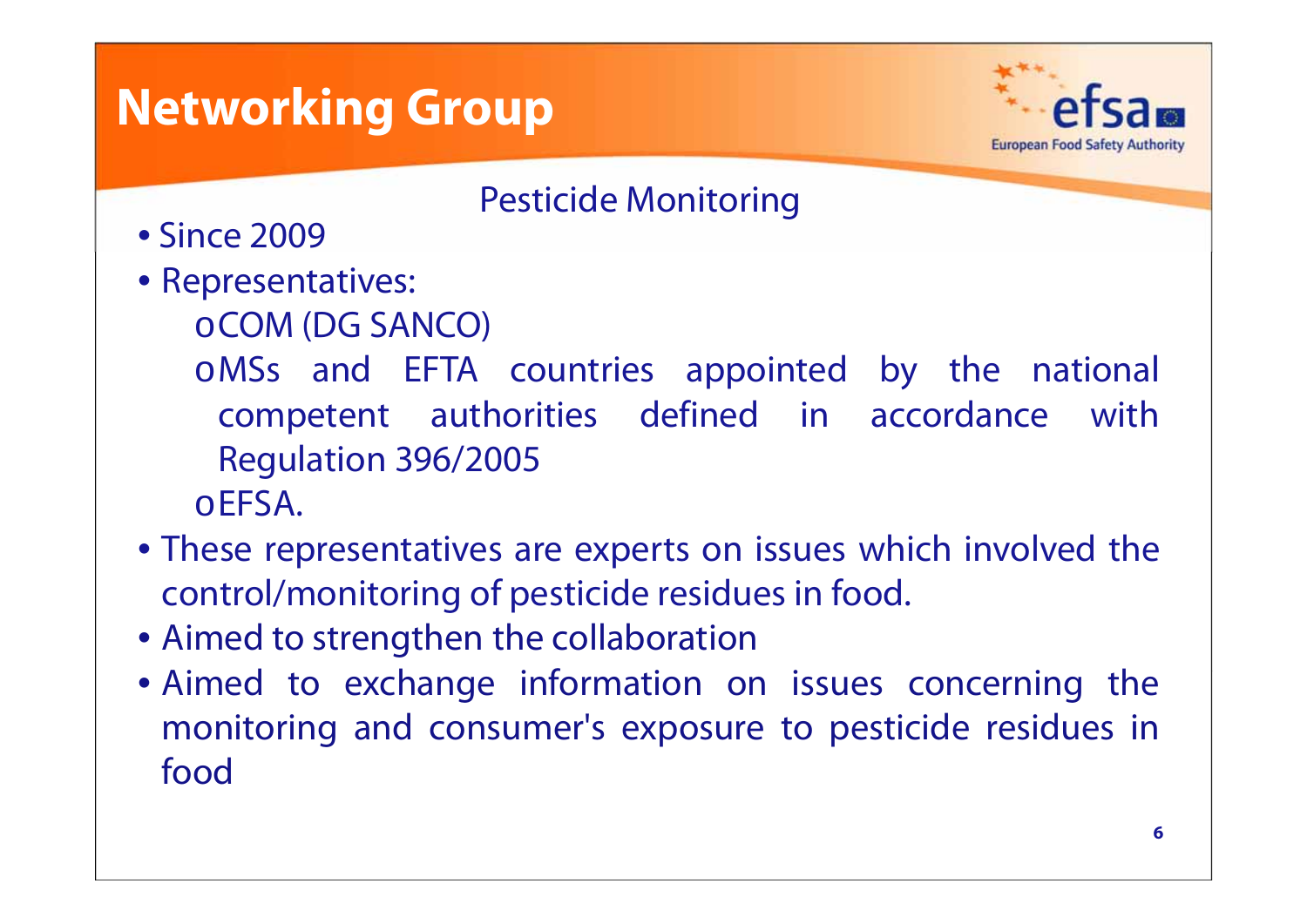

 Discussion on different aspects in pesticide monitoring data collection, analysis and presentation.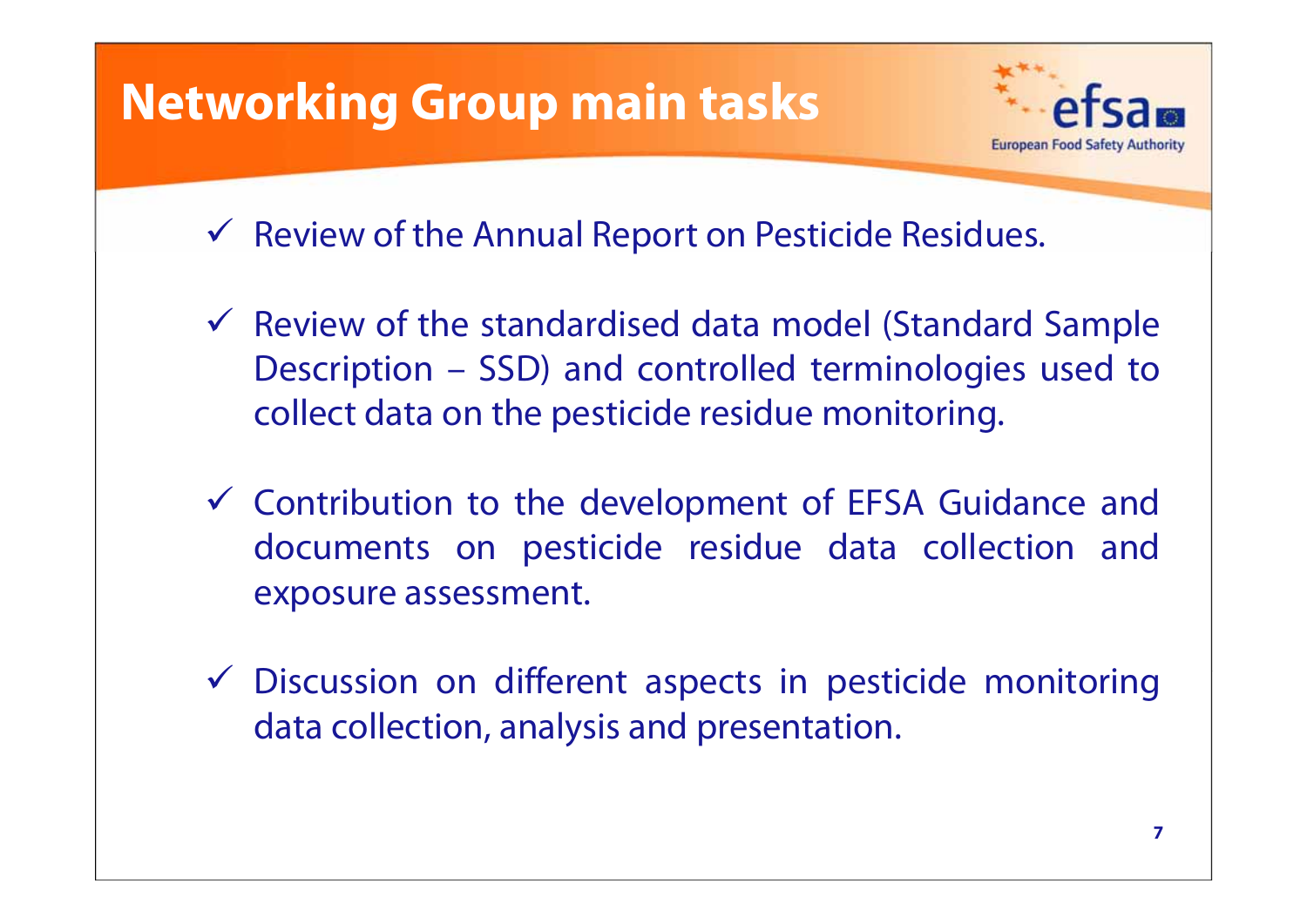

# **Monitoring Results Analysis**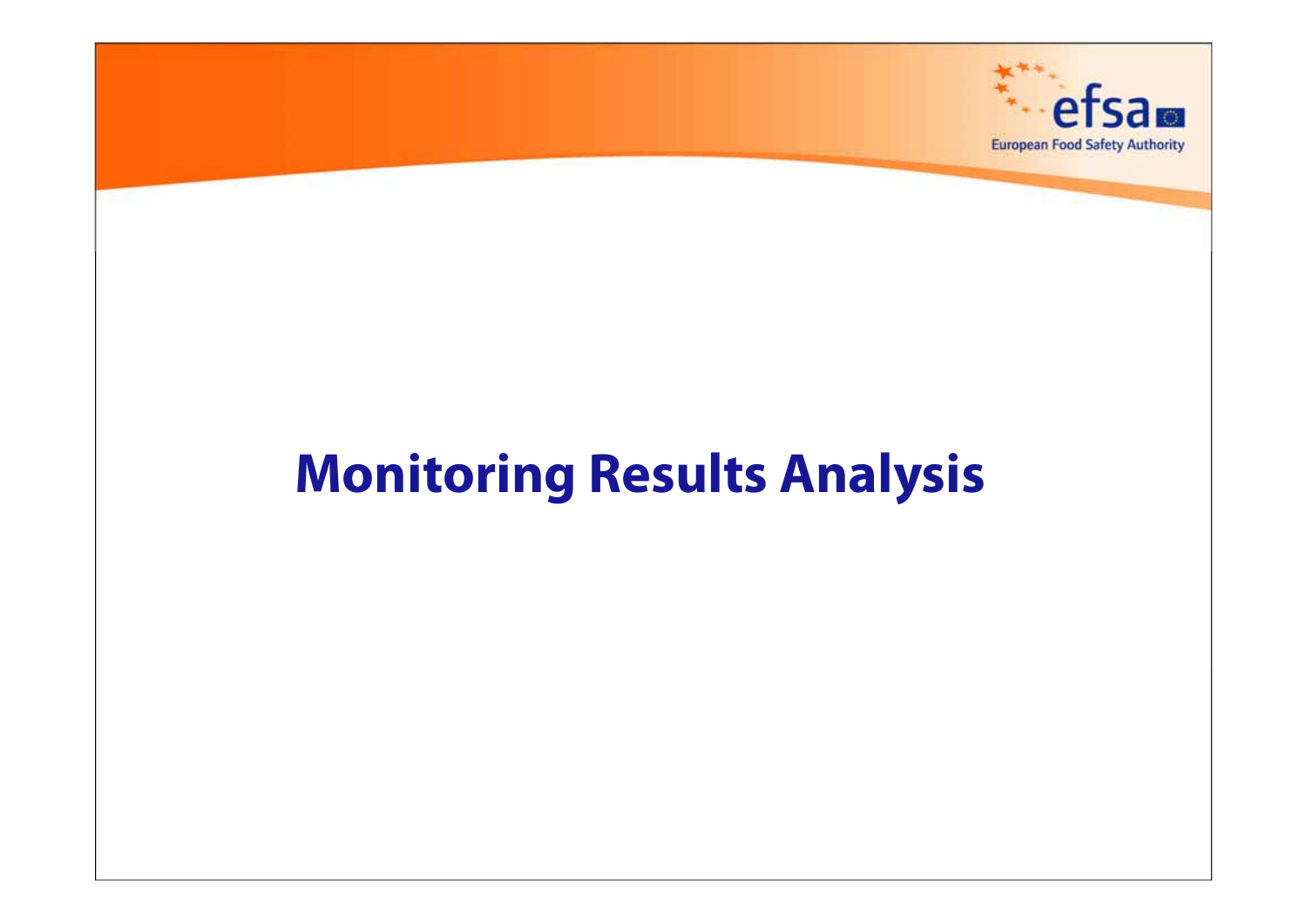### **Annual Report - EUCP**



#### History on the number of pesticides collected

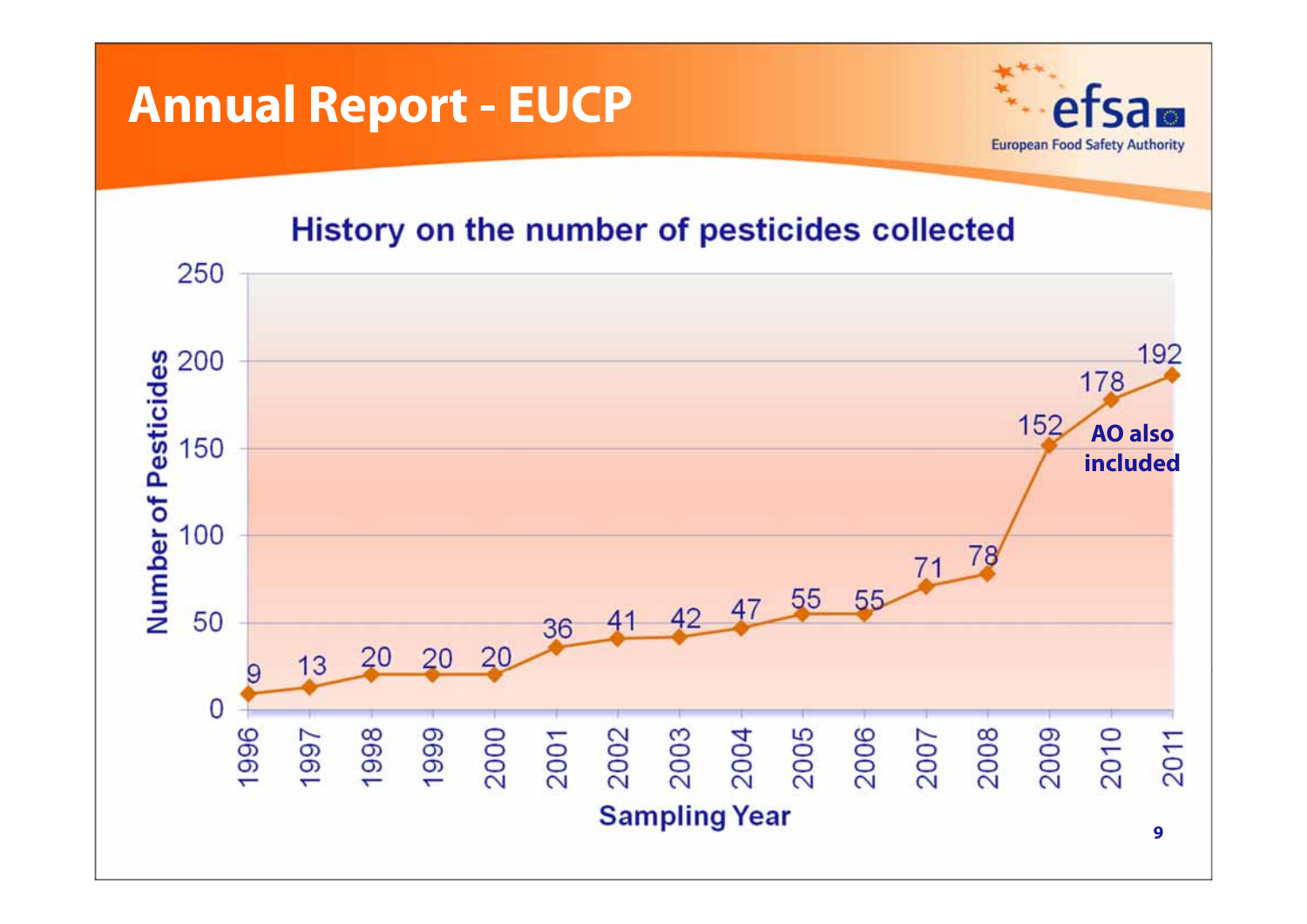### **Pesticides Monitoring**



Data collected under the EU-coordinated programmes:

- $\mathcal{L}_{\mathcal{A}}$ 2009: 10 commodities 139 Residues
- $\mathcal{L}_{\mathcal{A}}$ 2010: 12 commodities 180 Residues
- 2011: 13 commodities 192 Residues
- $\mathcal{L}_{\mathcal{A}}$ **2012: 12 commodities 217 Residues**

Plus national programme results

### **Provisional summary for 2012**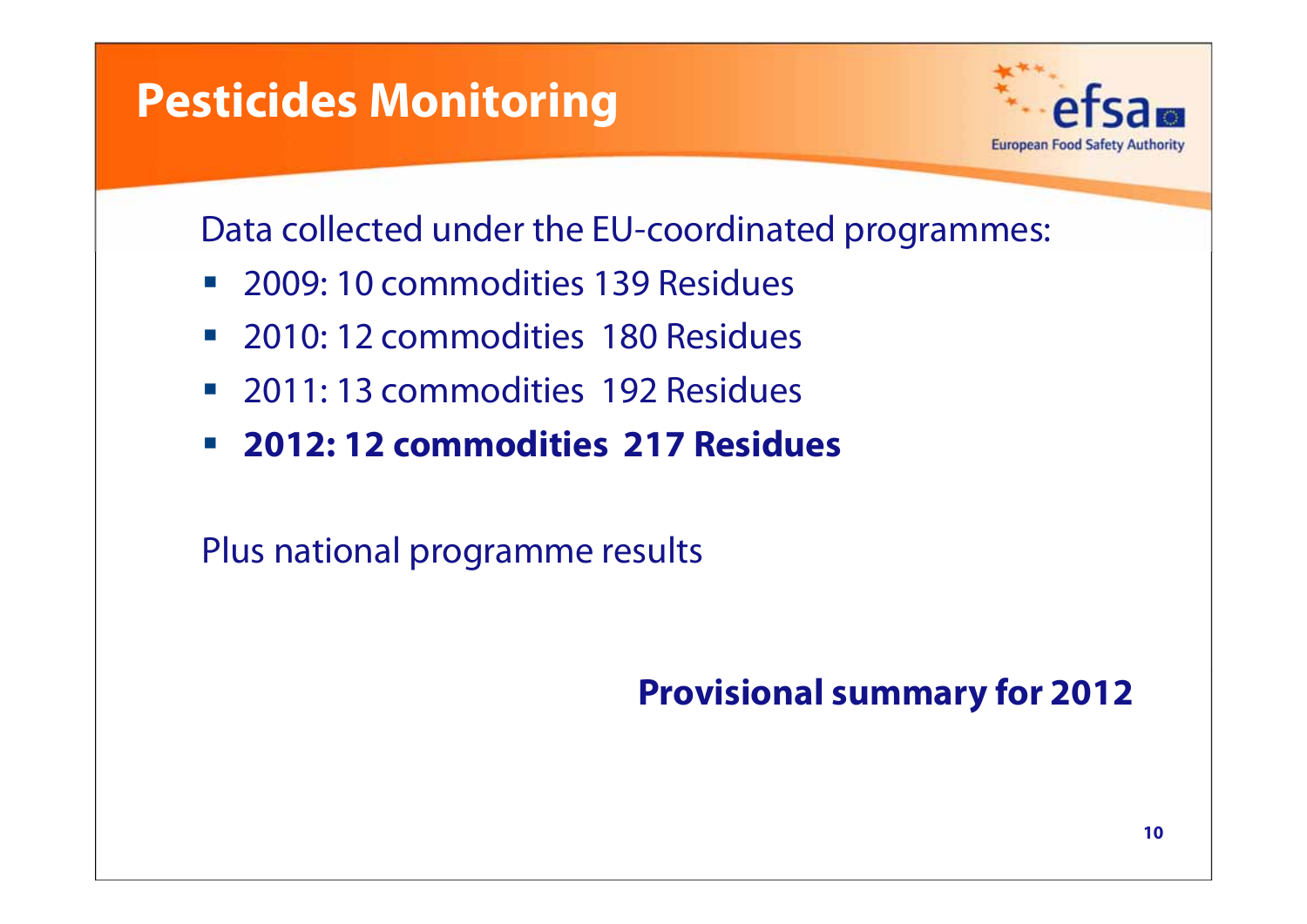# **Analysis of Results**



- 2009  $\approx$  14 millions of analytical determinations
- 2010  $\approx$  16 millions of analytical determinations
- 2011 ≈ 18 millions of analytical determinations



- • **Large and constantly increased on the volume of data validated and accepted.**
- •**Very good result due to the continued collaboration.**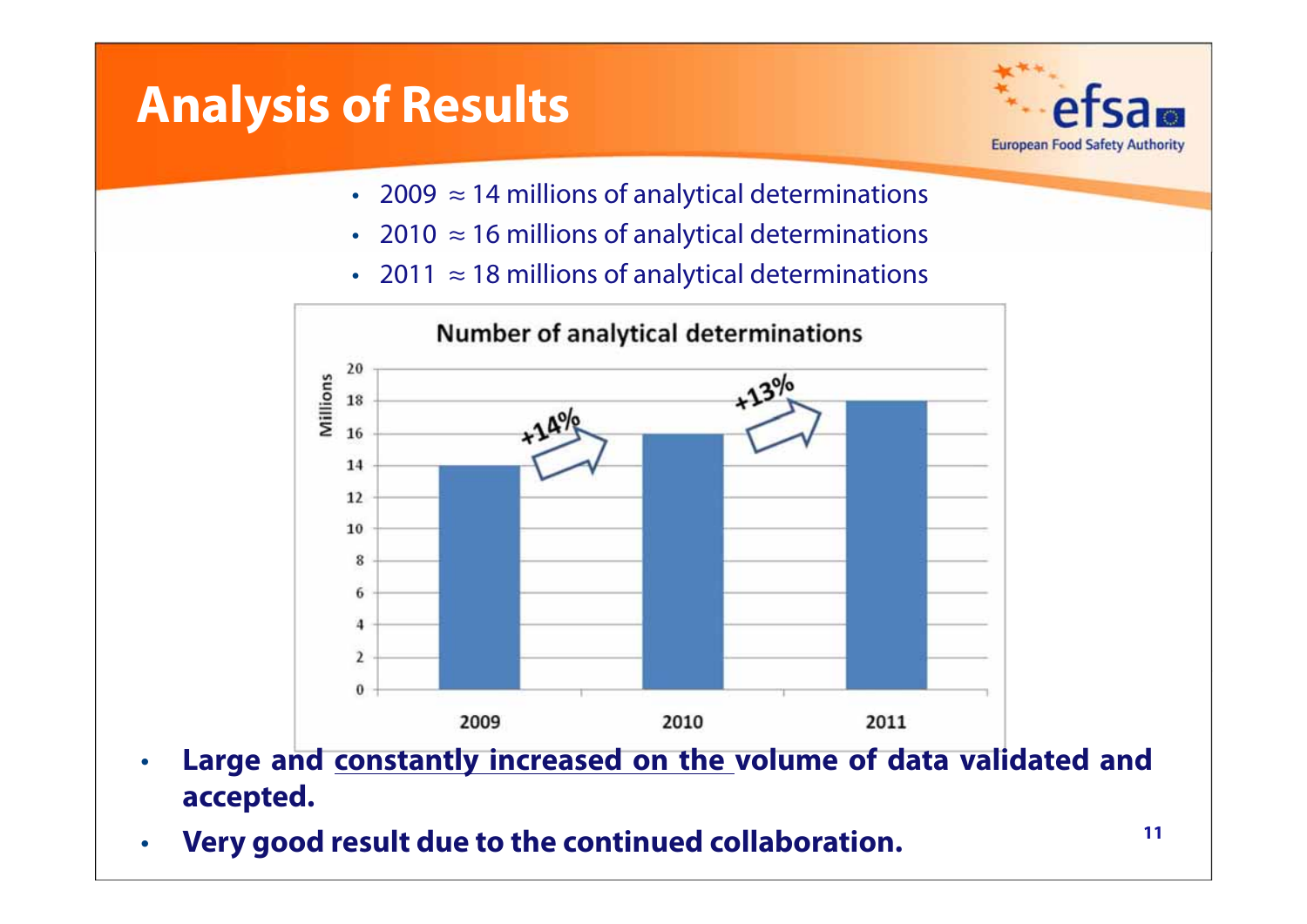# **Analysis of Results**



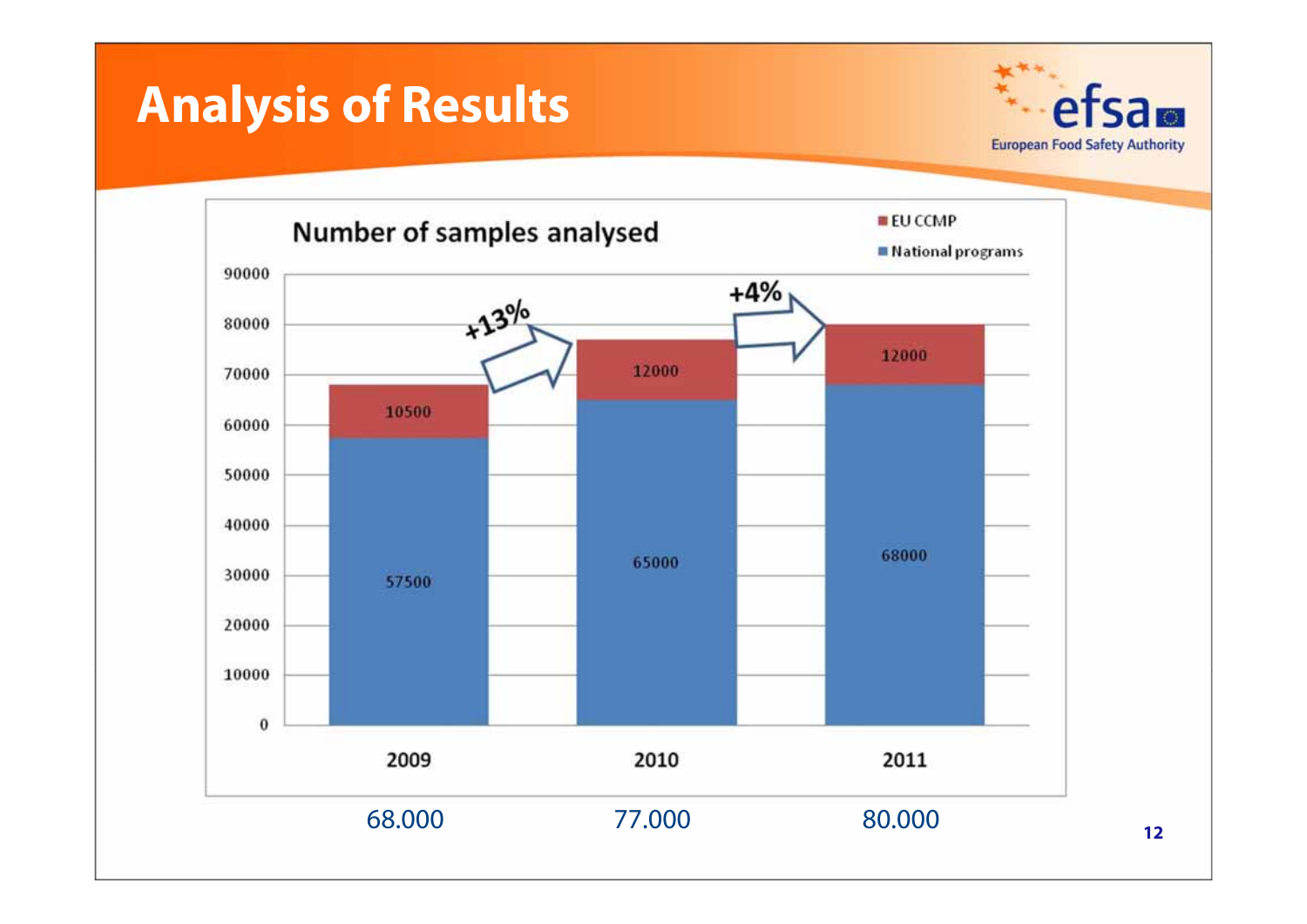### **Analysis of Results – country of origin**



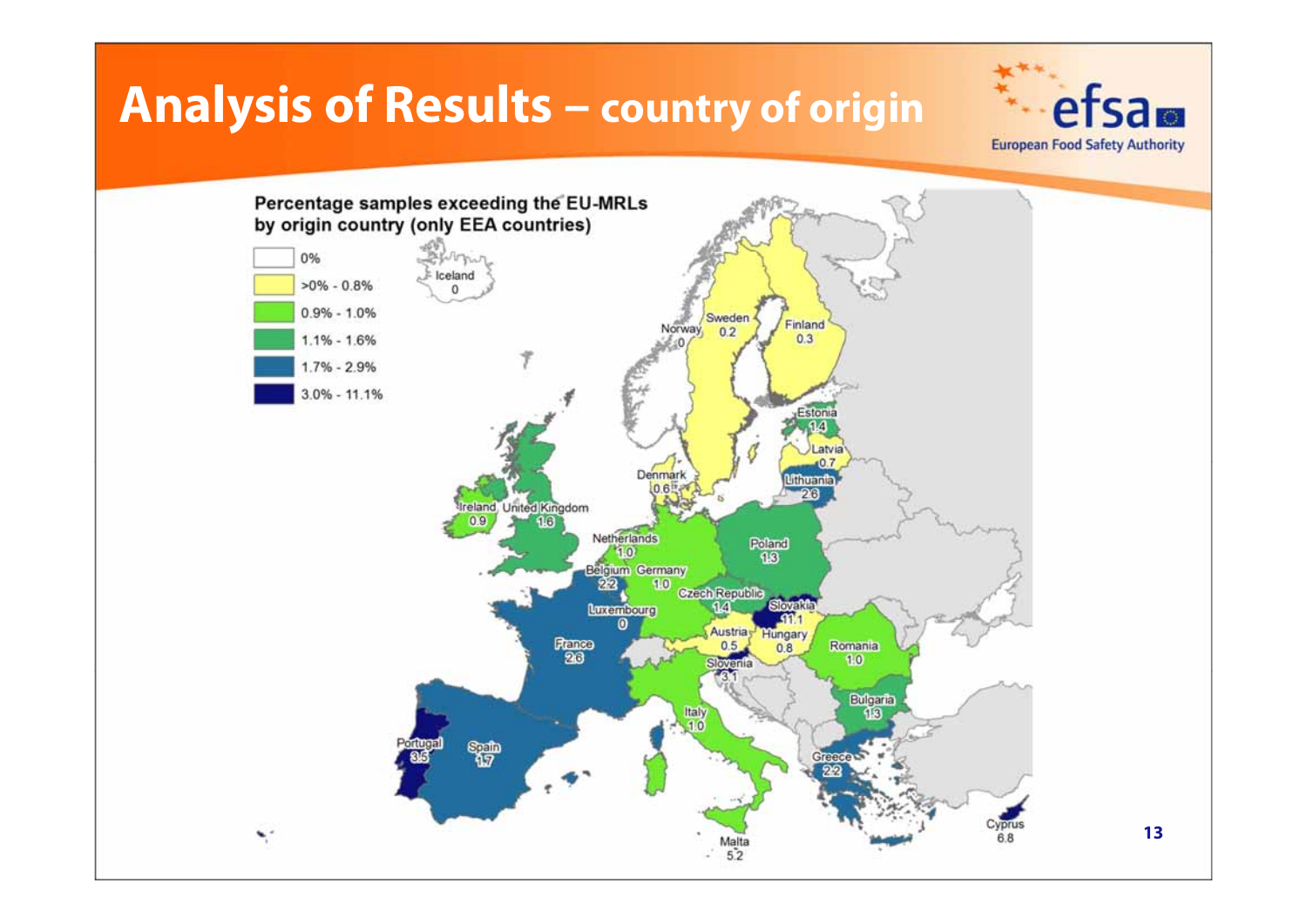# **Analysis of Results – country of origin**



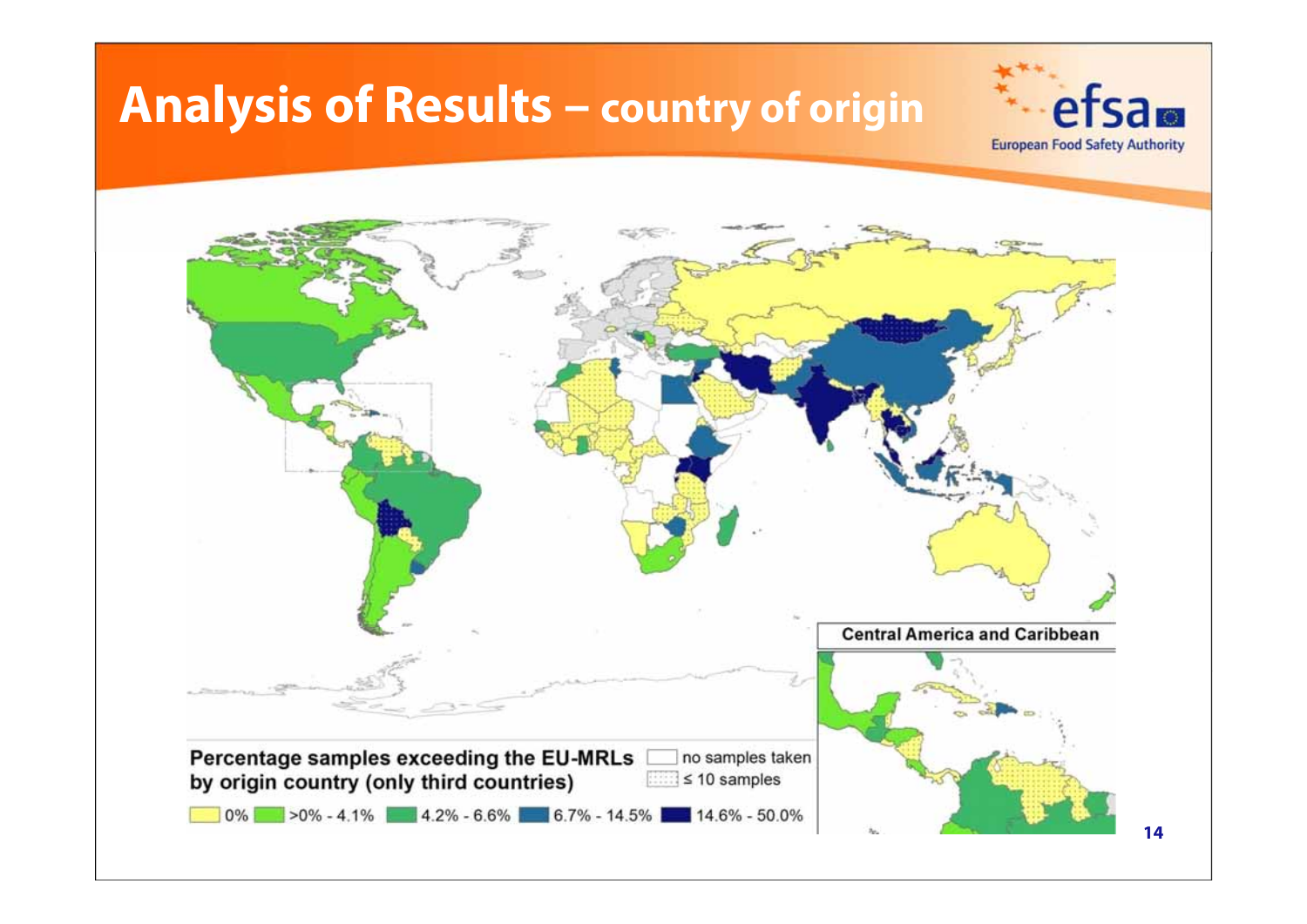



Total number of pesticides sought by reporting countries - 2010

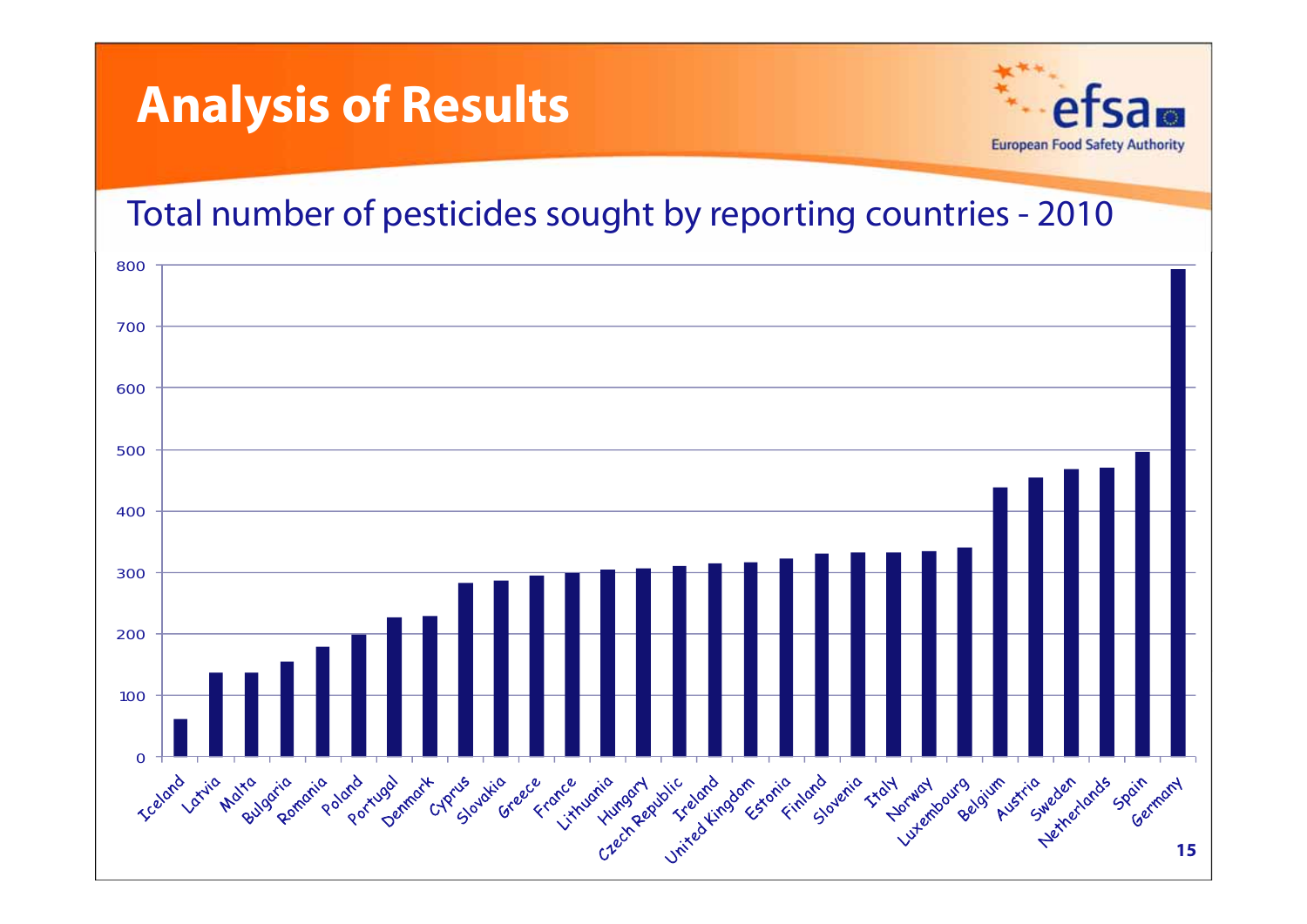

# **Room for improvements**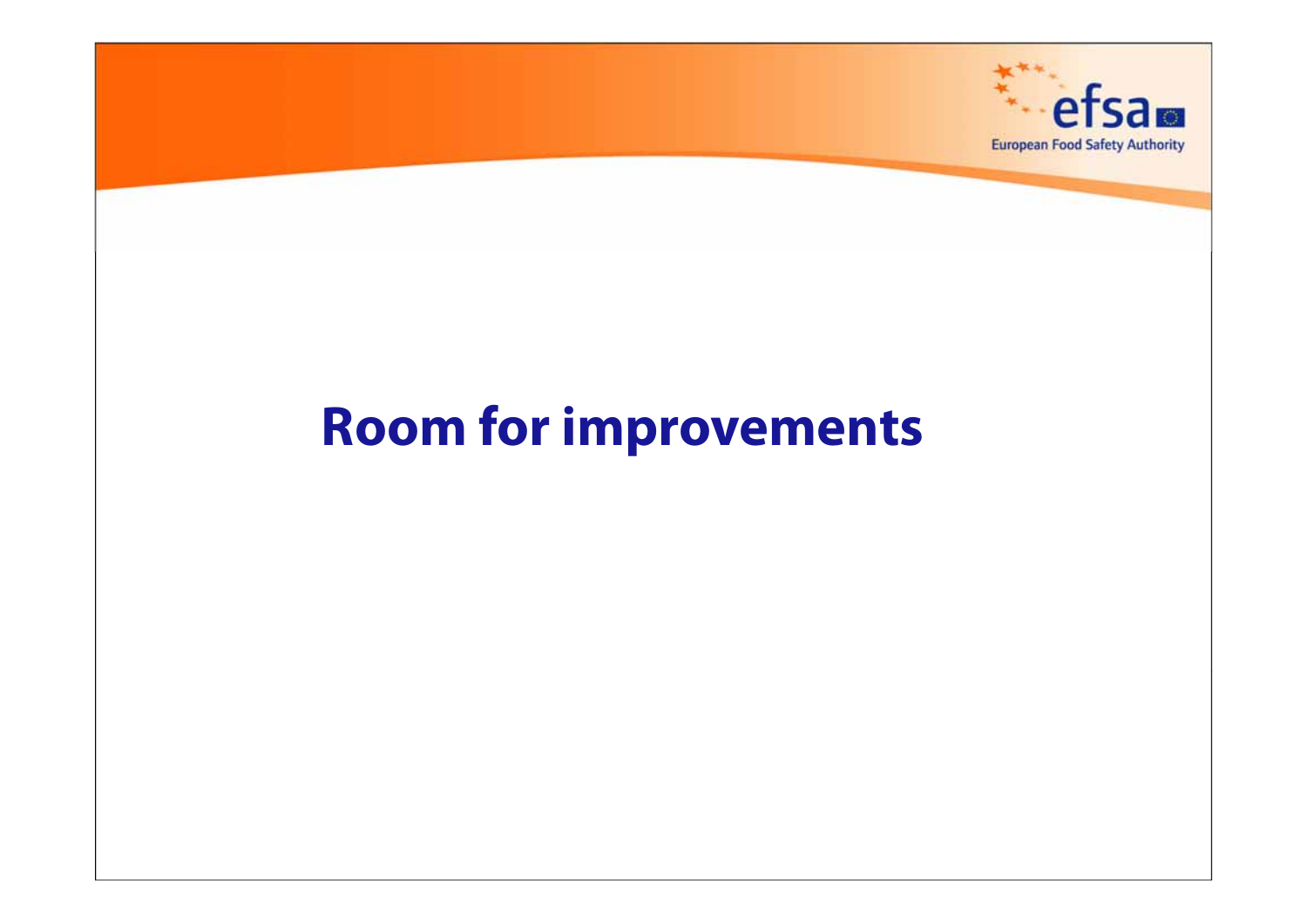## **1) No. of samples**



EC sent <sup>a</sup> mandate to EFSA (SAS Unit) to evaluate the Data Representativeness under the EUCP for the two purpose established:

- -Check the rate of MRL compliance
- Have representative data to conduct risk assessment

In collaboration with the University of Hasselt in Belgium, <sup>a</sup> project has started.



Interuniversity Institute for Biostatistics and statistical Bioinformatics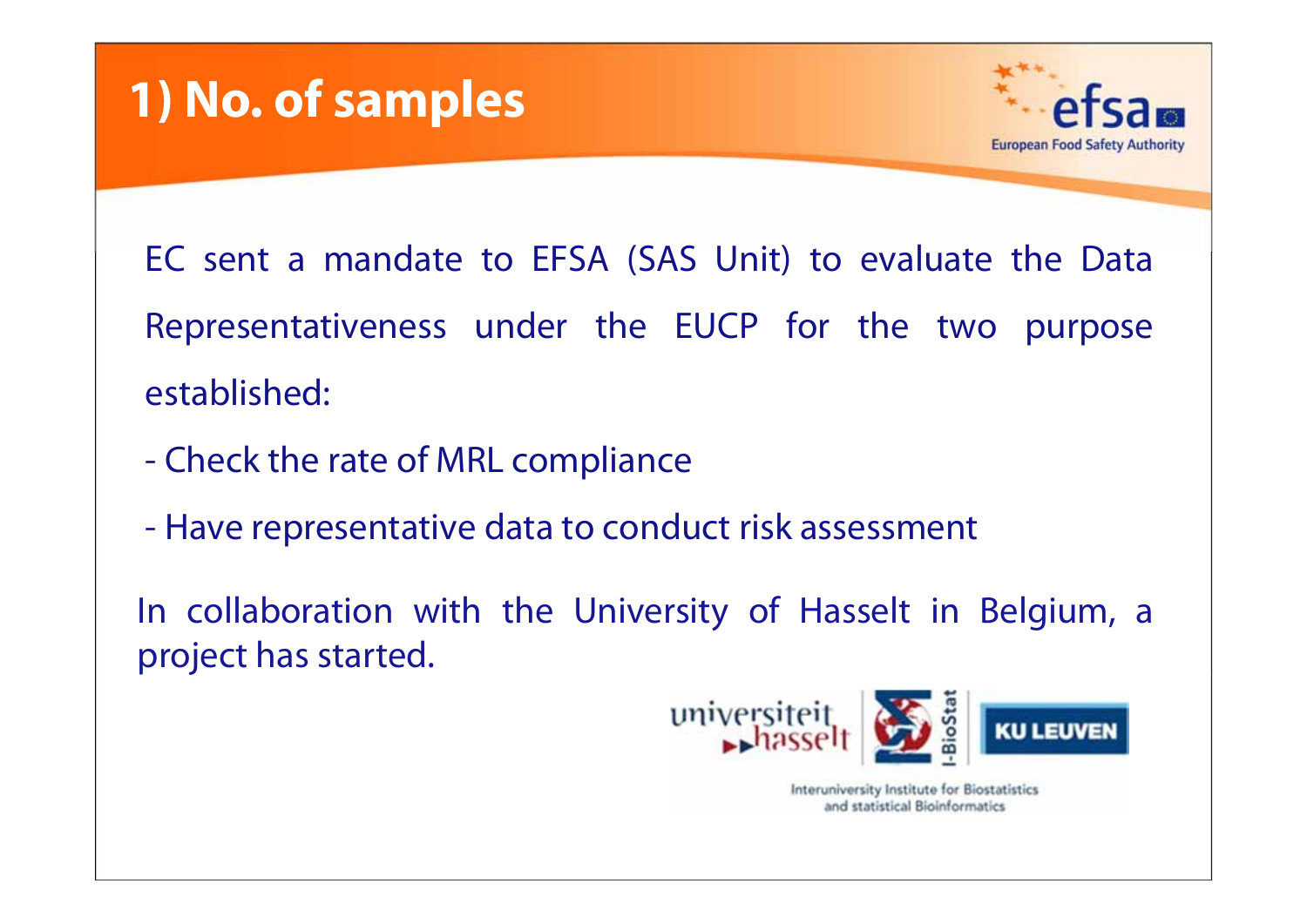



Objective 1: Quality assessment of main data sources most commonly used for EFSA risk assessments.

**Expected: January 2014**

Objective 2: Assessment of impact of design, sample size used and population characteristics. **Expected: June 2014**

Objective 3: Investigation of methods to deal with bias and other identified issues. **Expected: March 2015**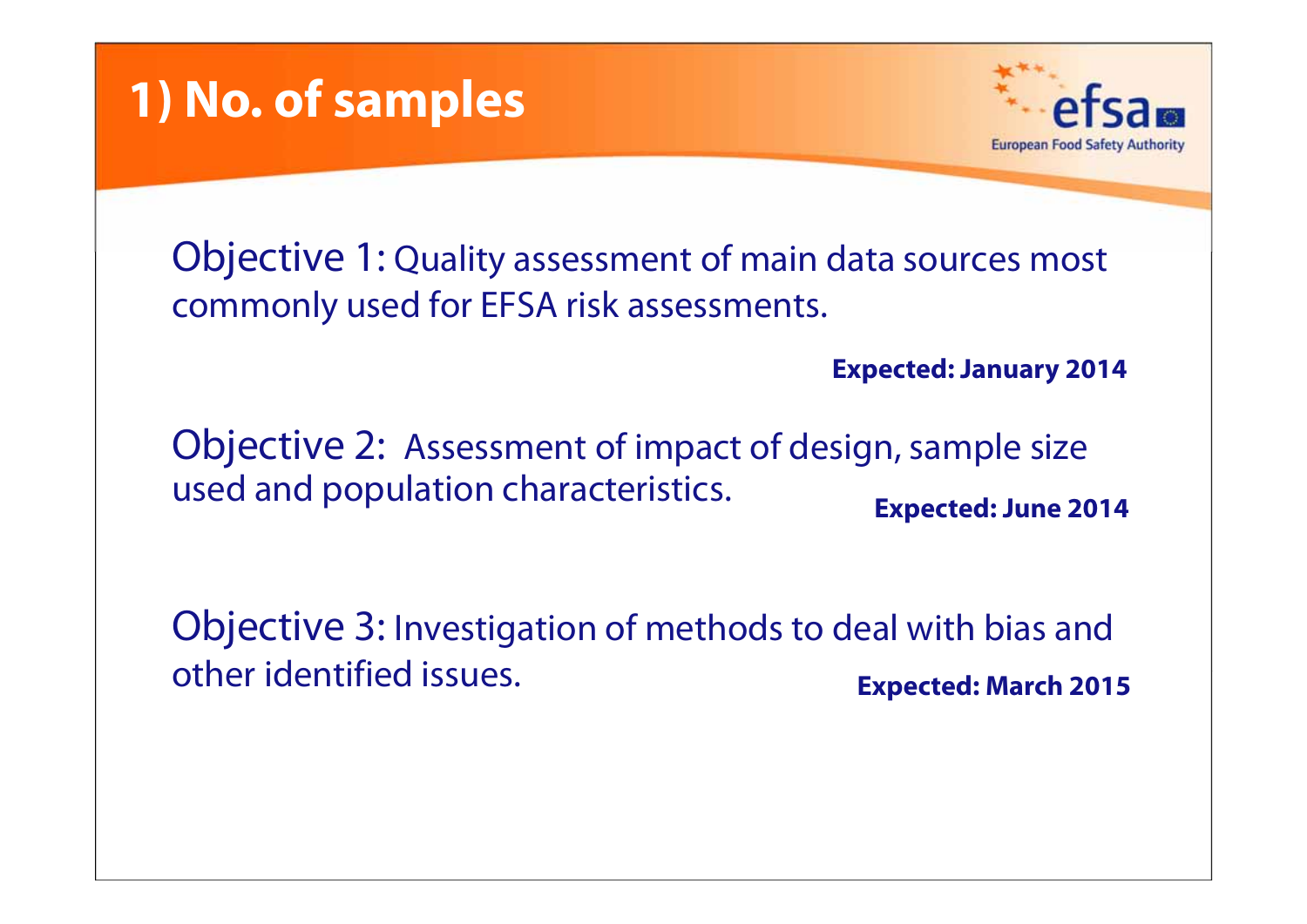



Residue definition: how far the definition is followed?

Aldicarb (sum of Aldicarb, its sulfoxide and its sulfone, expressed as Aldicarb)

| code         | name                |
|--------------|---------------------|
| <b>P001A</b> | Individual          |
| <b>P002A</b> | Part of a sum       |
| <b>P003A</b> | Sum                 |
| <b>P004A</b> | Sum based on subset |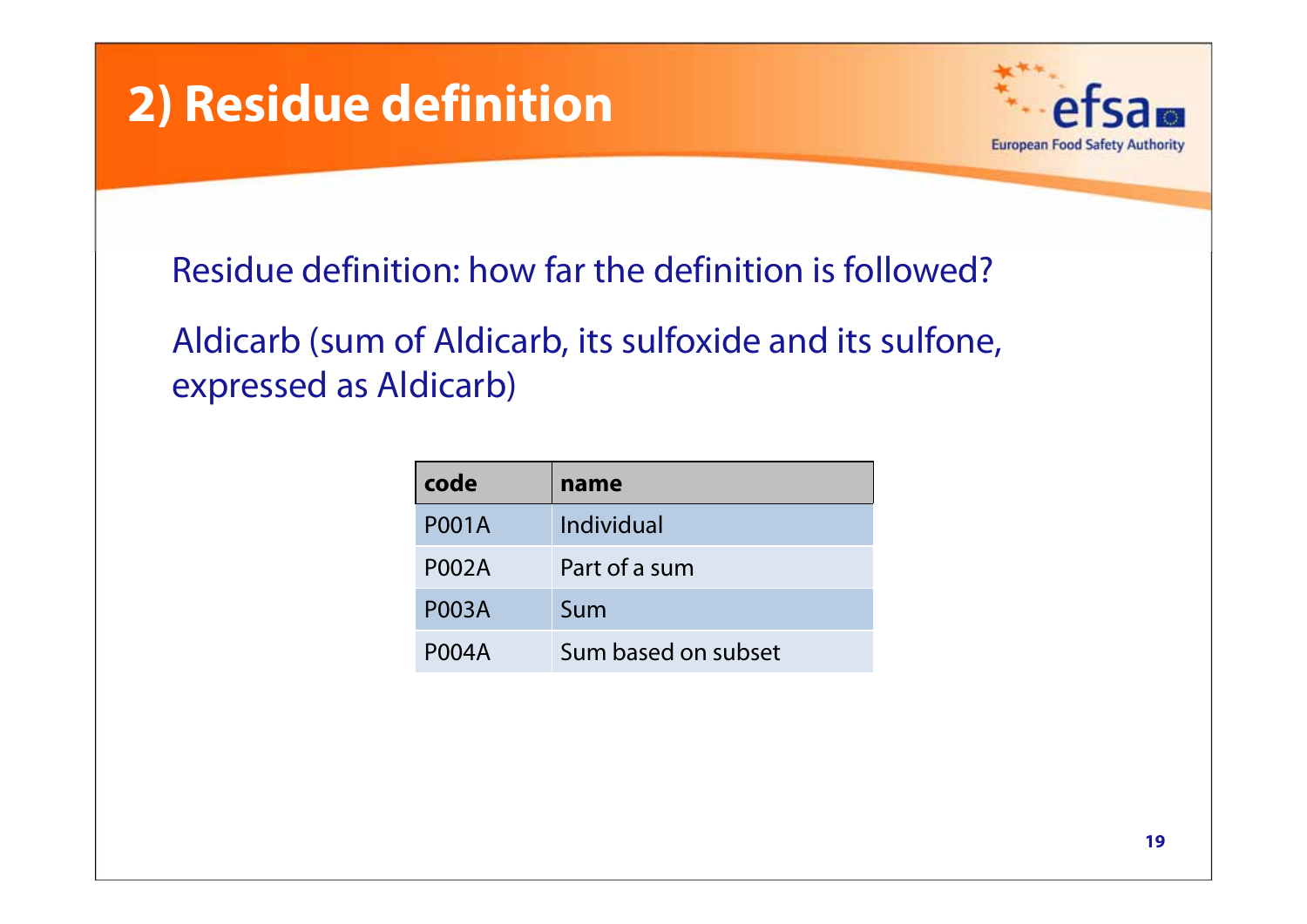## **2) Residue definition**



#### **Provisional summary for 2012**

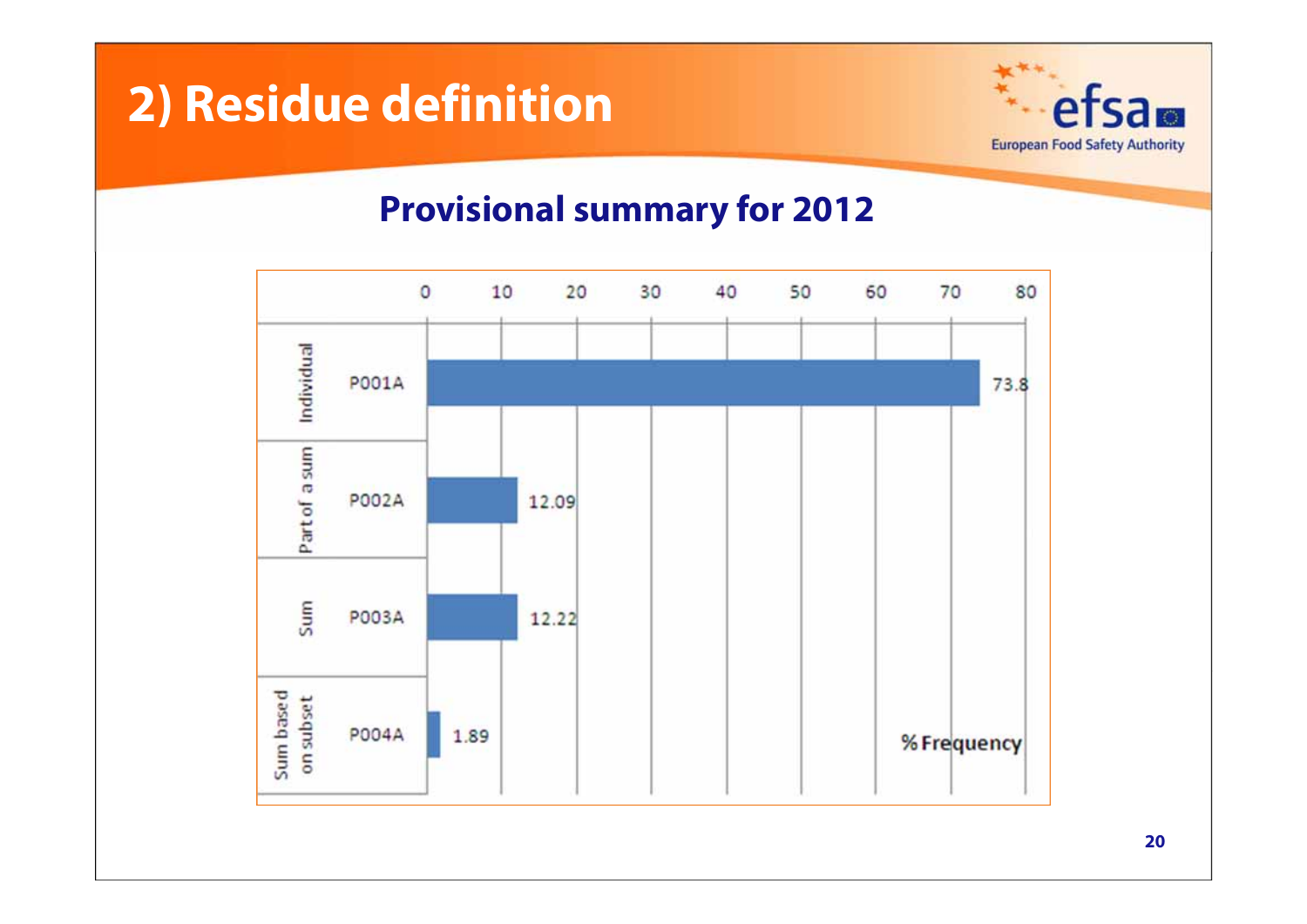# **3) Conversion factors**



| 2012                  | 2013                       |
|-----------------------|----------------------------|
| <b>Aubergines</b>     | <b>Apples</b>              |
| <b>Bananas</b>        | Cows milk                  |
| <b>Butter</b>         | Head cabbage               |
| <b>Cauliflower</b>    | <b>Leek</b>                |
| Eggs                  | Lettuce                    |
| Orange juice (b)      | Peaches <sup>(c)</sup>     |
| Peas without pods (a) | Rye or oats                |
| Peppers (sweet)       | <b>Strawberries</b>        |
| Table grapes          | <b>Swine meat</b>          |
| Wheat                 | <b>Tomatoes</b>            |
| Olive oil             | Wine grapes (red or white) |
|                       |                            |

(a): Fresh or frozen

(b): For orange juice, reporting countries were requested to specify the source (concentrate or fresh fruits)

(c): Peaches including nectarines and similar hybrids (d): Bovine and other ruminants, swine  $\frac{1}{2}$ nd poultry

 $(d)$ : Bovine and other ruminants, swine





**21**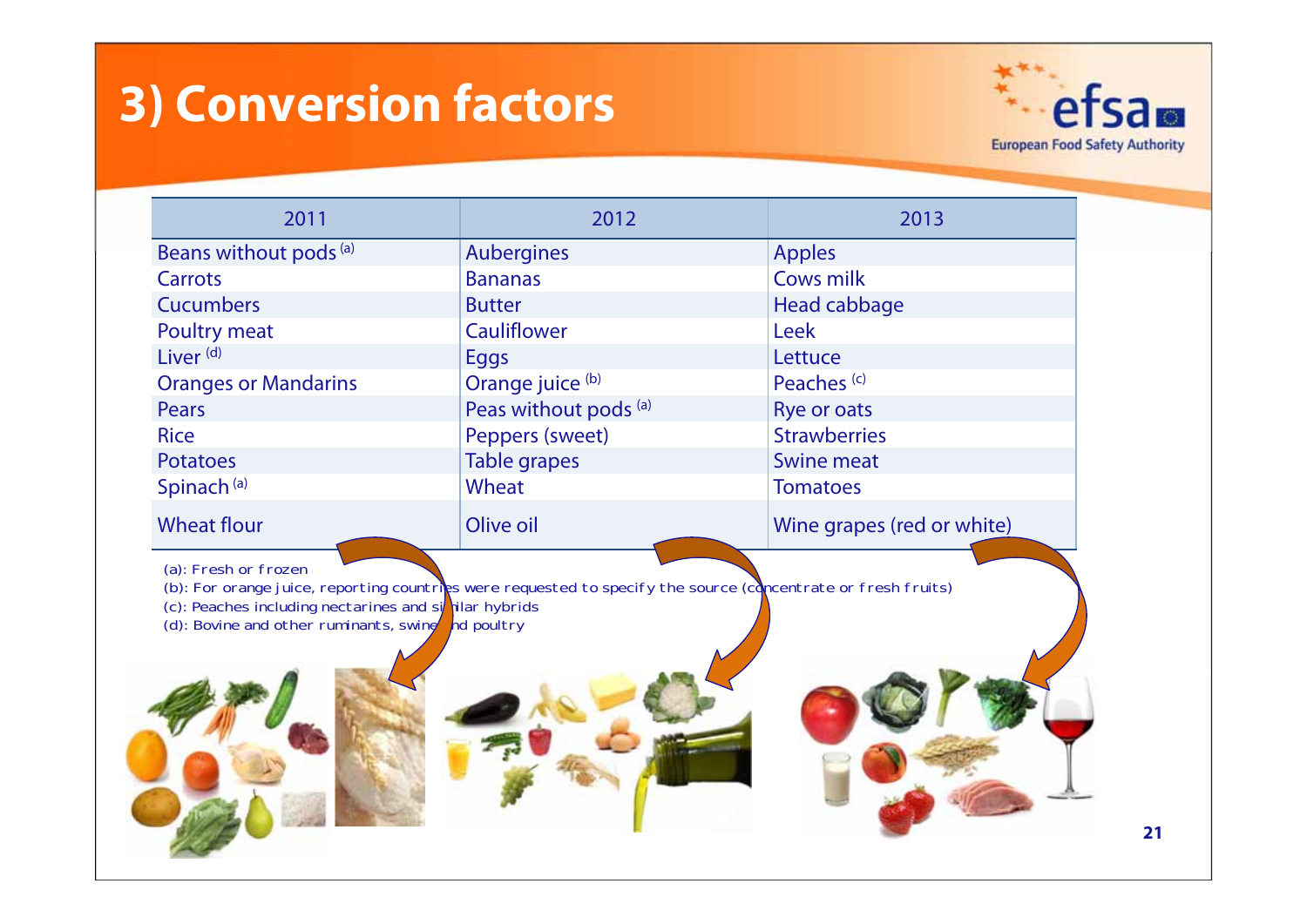# **4) Reporting of Animal Origin**



| Code<br>number | Groups and examples of individual products to which the MRLs apply          |
|----------------|-----------------------------------------------------------------------------|
|                |                                                                             |
|                | 1000000 10. PRODUCTS OF ANIMAL ORIGIN-TERRESTRIAL ANIMALS                   |
| 1010000        | (i) Tissue                                                                  |
| 1011000        | (a) Swine                                                                   |
| 1011010        | Muscle                                                                      |
| 1011020        | Fat                                                                         |
| 1011030        | Liver                                                                       |
| 1011040        | Kidney                                                                      |
| 1011050        | Edible offal                                                                |
| 1011990        | Others                                                                      |
| 1012000        | (b) Bovine                                                                  |
| 1013000        | (c) Sheep                                                                   |
| 1014000        | (d) Goat                                                                    |
| 1015000        | (e) Horses, asses, mules or hinnies                                         |
| 1016000        | (f) Poultry -chicken, geese, duck, turkey and Guinea fowl-, ostrich, pigeon |
| 1017000        | (g) Other farm animals (Rabbit, kangaroo, deer)                             |
| 1020000        | (ii) Milk                                                                   |
| 1020010        | Cattle                                                                      |
| 1020020        | Sheep                                                                       |
| 1020030        | Goat                                                                        |
| 1020040        | Horse                                                                       |
| 1020990        | Others                                                                      |
| 1030000        | (iii) Bird eggs                                                             |
| 1030010        | Chicken                                                                     |
| 1030020        | <b>Duck</b>                                                                 |
| 1030030        | Goose                                                                       |
| 1030040        | Quail                                                                       |
| 1030990        | Others                                                                      |
| 1040000        | (iv) Honey (Royal jelly, pollen, honey comb with honey (comb honey))        |
| 1050000        | (v) Amphibians and reptiles (Frog legs, crocodiles)                         |
| 1060000        | (vi) Snails                                                                 |
| 1070000        | (vii) Other terrestrial animal products (Wild game)                         |

Under Annex I: Commission Regulation (EU) No 212/2013, MRLs are in place for fat and for muscle. This change impact of EFSA data collection and onlaboratories.

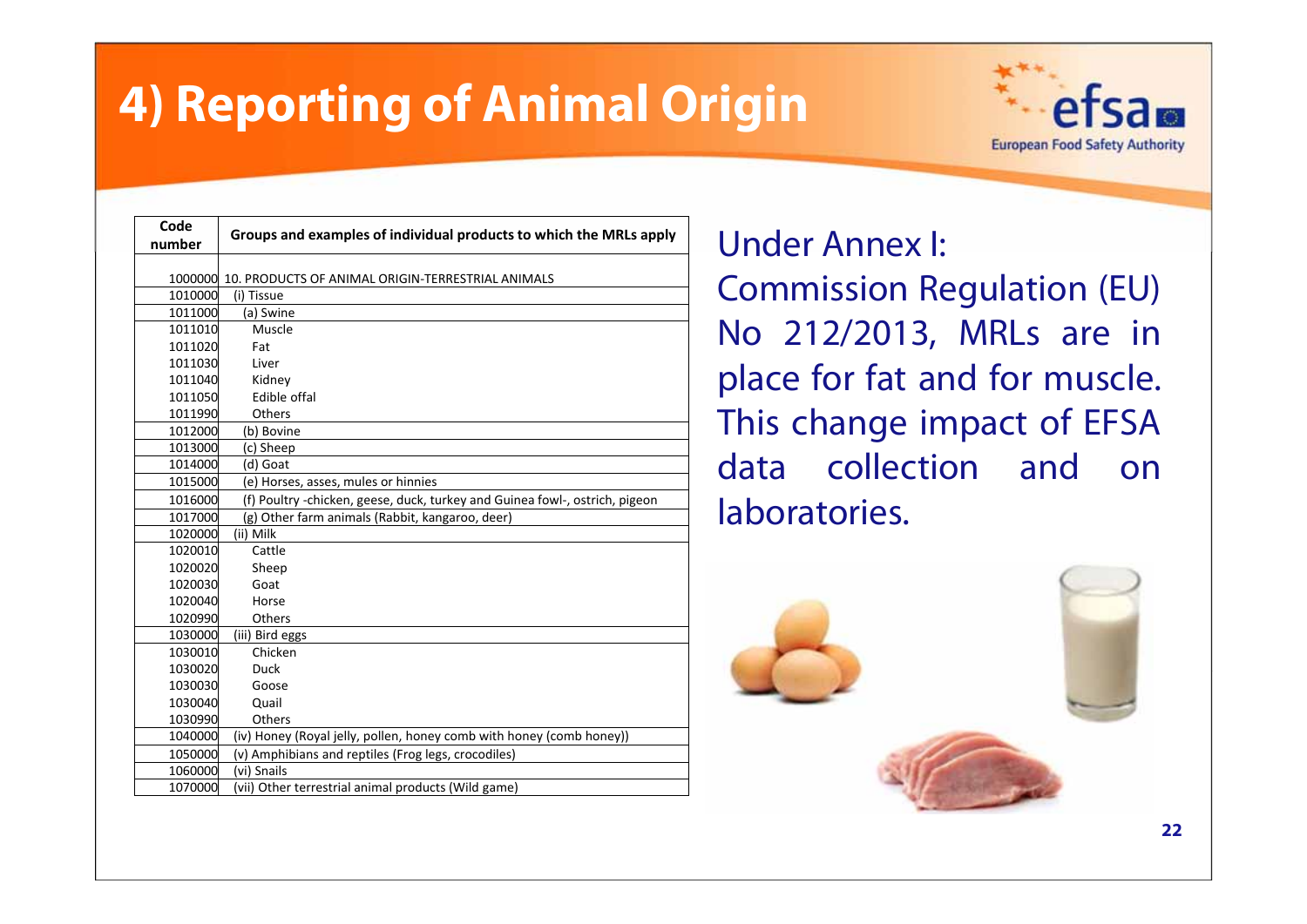



Regulation (EC) No 882/2004 on official controls performed to ensure the verification of compliance with feed and food law, animal health and animal welfare rules

Article 12

#### **Official laboratories**

 $\mathbf{1}$ . The competent authority shall designate laboratories that may carry out the analysis of samples taken during official controls.

However, competent authorities may only designate laboratories  $\mathcal{L}$ that operate and are assessed and accredited in accordance with the following European standards:

(a) EN ISO/IEC 17025 on 'General requirements for the competence of testing and calibration laboratories';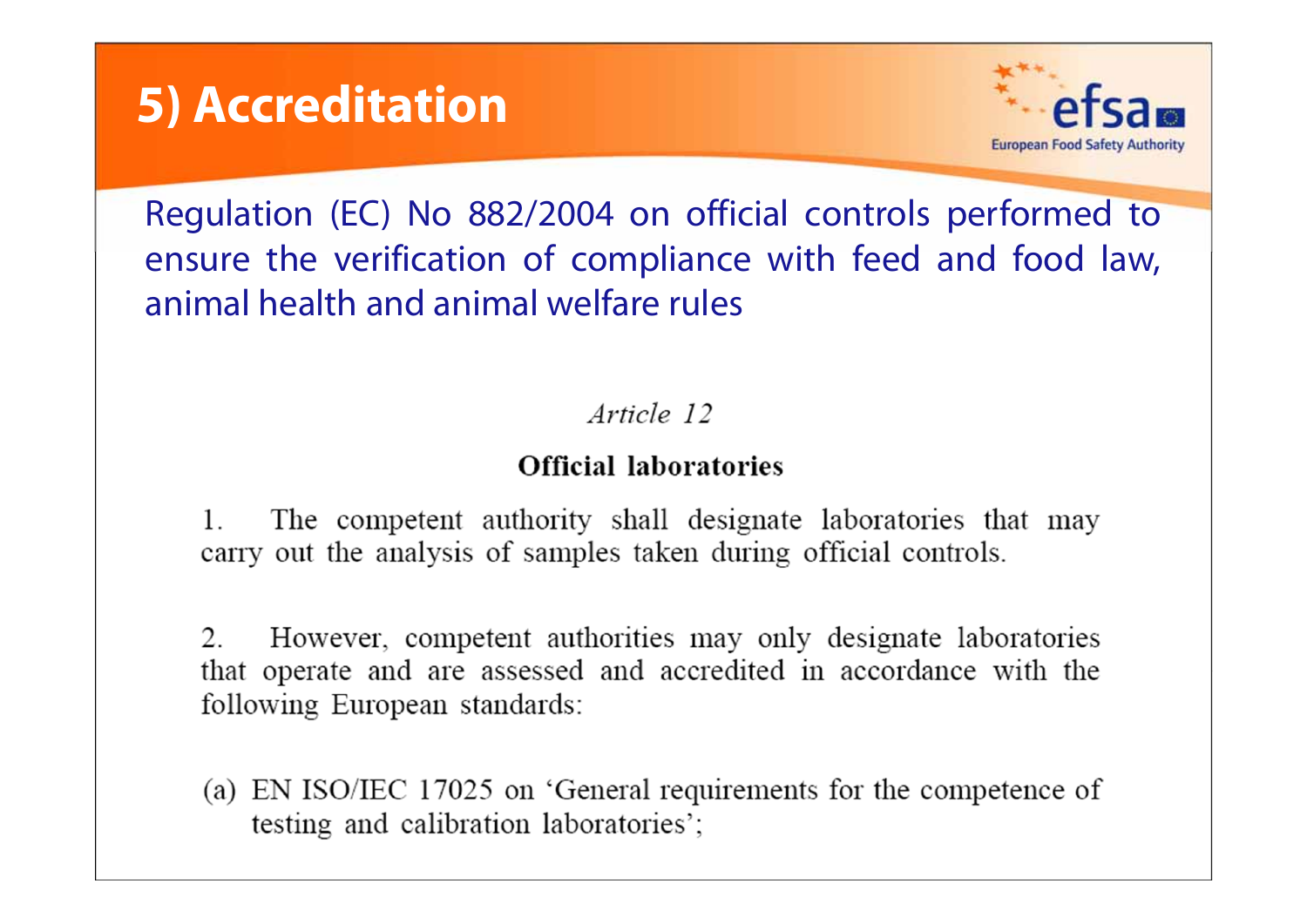



Accreditation bodies in Europe are not harmonised on the criteria requested to different MS.

Differences are establish if a laboratory has a fixed or a flexible scope.

This fact makes EFSA to request information at determination level to understand the 'quality' of the data received.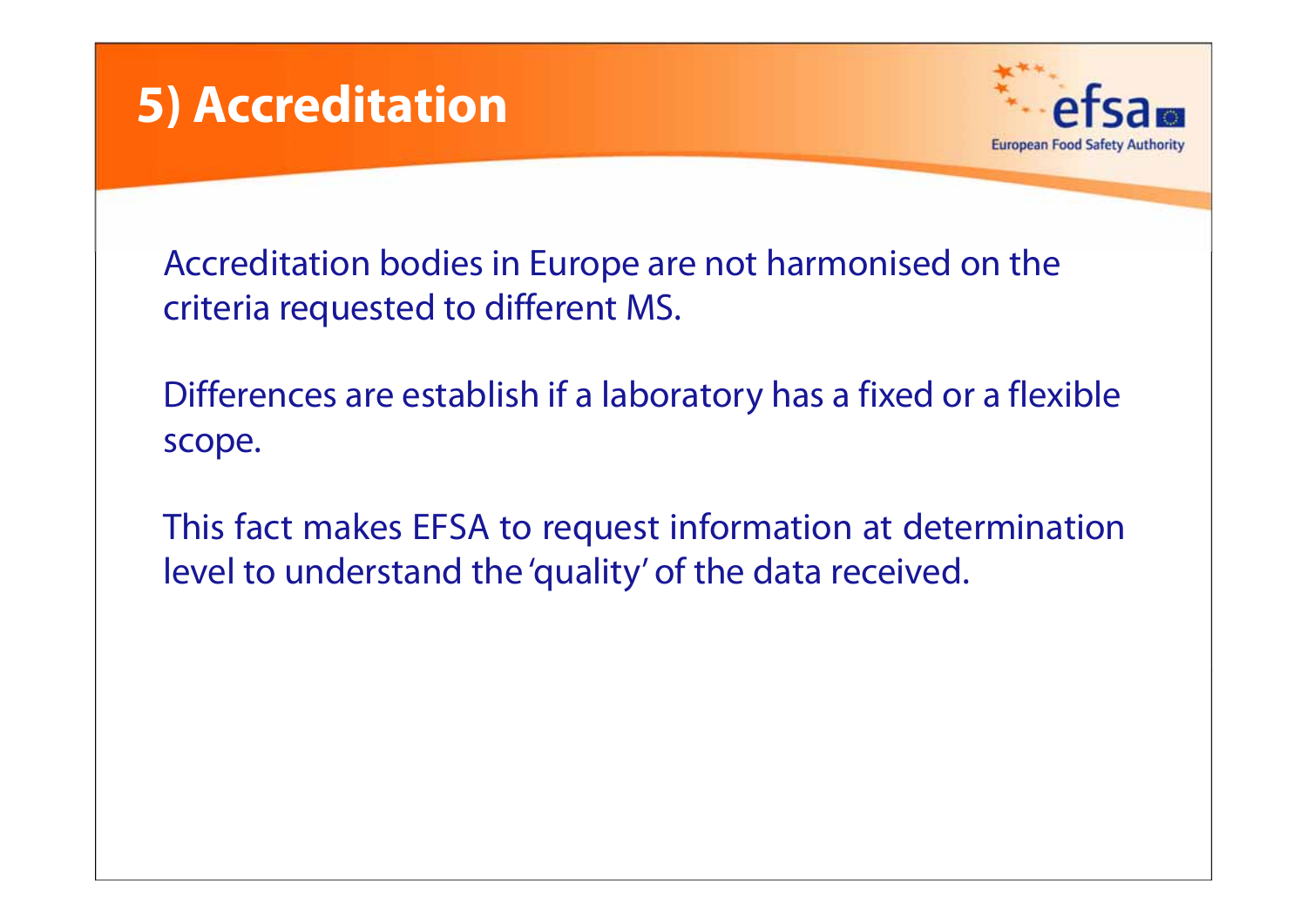## **5) Accreditation**



EFSA Standard Sample Description for the reporting of data on the control of pesticide residues in food and feed according to Regulation (EC) No 396/2005

Revision 1 of 30 November 2012

#### **24. Accreditation procedure for the analytical method**

This data element refers to the status of validation/accreditation for each **pesticide/matrix combination** analysed for. For each pesticide/matrix combination the accreditation status is requested. The following codes shall be used under the different possible cases:

V001A – **Method** fully **validated** according to SANCO/12495/2011 document and **accredited** under ISO 17025 for pesticide residue analysis for all pesticide/matrix combinations included in the method. This will apply to laboratories with **flexible** scope and to those combinations included in the **fix** scope of the laboratory.

- • Case <sup>1</sup>: laboratory accredited with flexible scope: code to be selected for the analytical results concerning any commodity/pesticide combination analysed by the laboratory accredited in flexible scope;
- • Case 2: laboratory with fix scope: code to be selected only for the analytical results concerning commodity/pesticide combinations included in the accredited fix scope.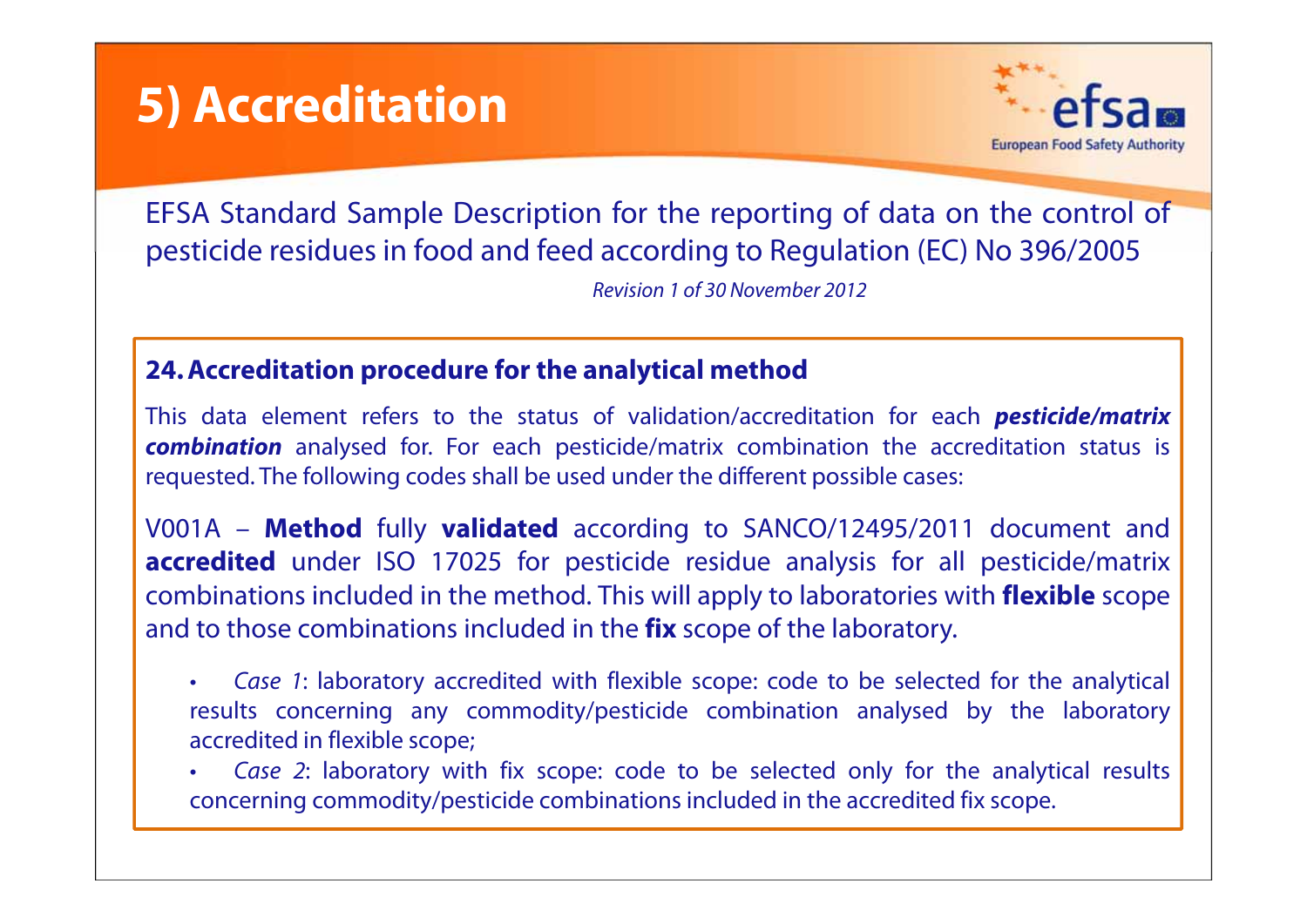### **5)**<br>V005A – **Method** fully **validated** according to SANCO/12495/2011 document but still **not accredited** under ISO 17025 for pesticide residue analysis.

- • Case 3: code to be returned in case the laboratory is waiting for the final accreditation body visit or certificate, but it is considered that the quality of the data is at the same level of data reported with code V001A;
- • Case 4: code to be used in case the laboratory is not accredited because the accreditation body asks for more stringent requirements than ISO 17025 to be fulfilled, but fully validated according to SANCO doc;
- • Case 5: code to be selected only for the analytical results concerning commodity/pesticide combinations fully validated according to SANCO doc but out of the accredited fix scope;
- • Case 6: code to be used in case the laboratory is reporting negative results /analytical determinations below the LOQ) using screening methods fully validated according to SANCO doc.

#### V999A – **Method not validated** and **not accredited.**

- • Case 7: code to be selected when the analytical results concerning <sup>a</sup> commodity/pesticide combination is not validated according to SANCO doc;
- • Case 8: code to be chosen when the analytical results concerning <sup>a</sup> commodity/pesticide combination for which the validation has been tried but the validation was not successfulaccording to SANCO doc;
- • Case 9: code to be returned when the analytical results concerning <sup>a</sup> commodity/pesticide combination have only been partly validated according to SANCO doc – e.g. not enough replicates or matrices have been validated.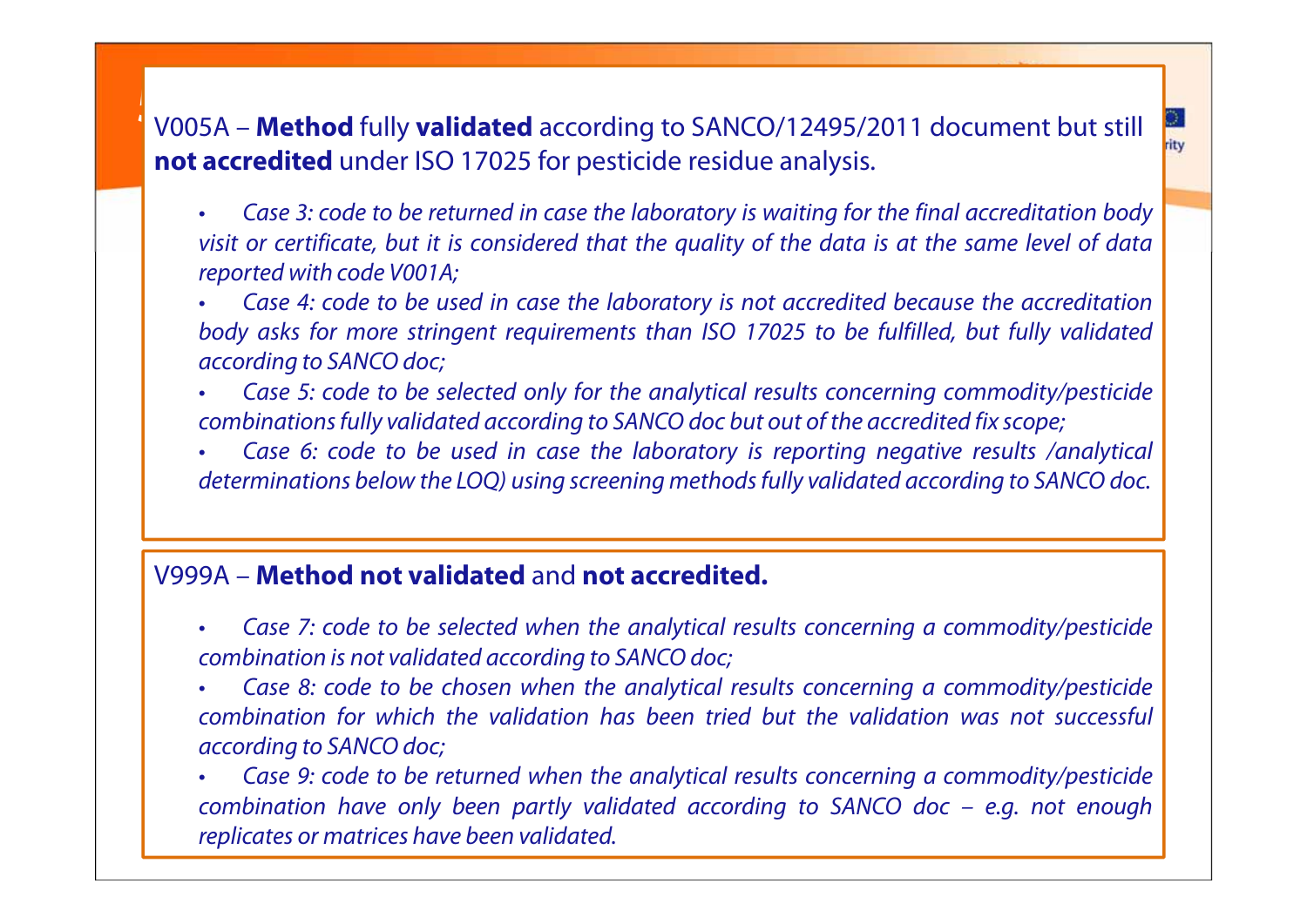

#### $A + B + C = D$

Within <sup>a</sup> pesticide complex residue definition, if the individual contributions/metabolites are under the accredited scope, can it be assumed that the sum will also be accredited?

And if one of the contributions/metabolites is analysed but not under the accredited scope, will the sum be considered accredited?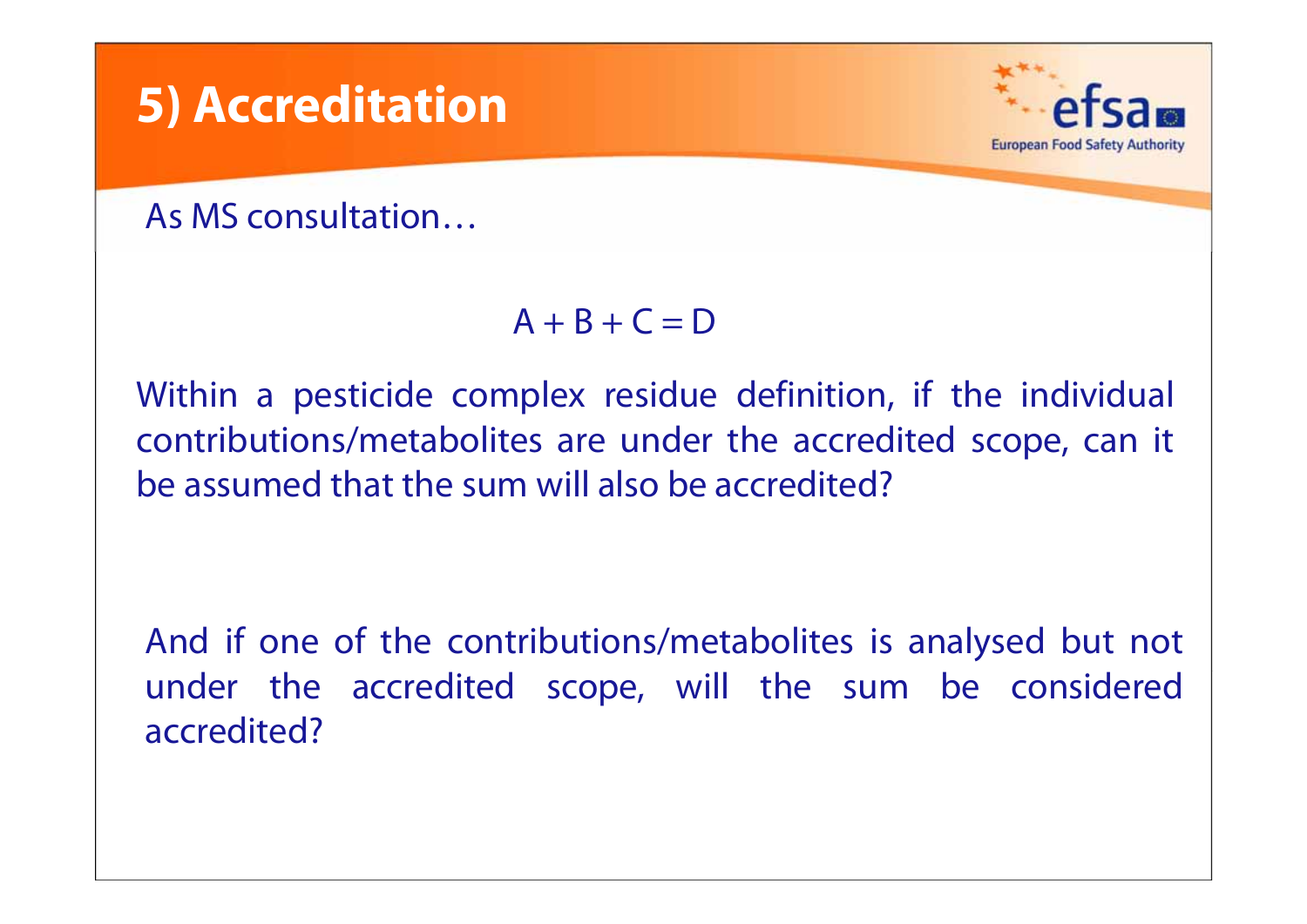## **6) Screening methods**



#### **ANNEX II**

#### Number of samples referred to in Article 1

(4) Member States using multi-residue methods may use qualitative screening methods on up to 15 % of the samples to be taken and analysed in accordance with the table in point (5). Where a Member State uses qualitative screening methods, it shall analyse the remaining number of samples by multi-residue methods.

Where the results of qualitative screening are positive, Member States shall use a usual target method to quantify the findings.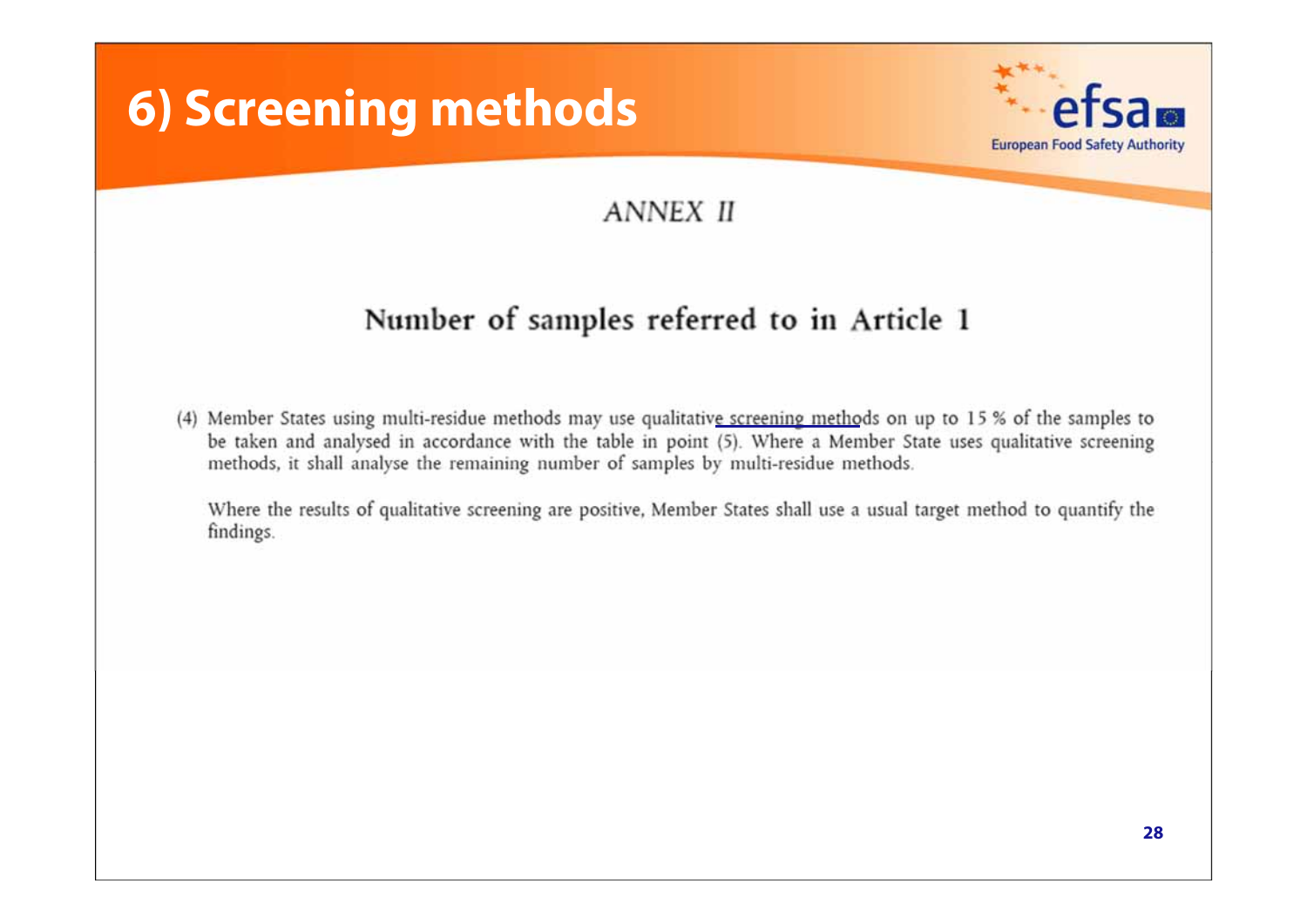# **6) Screening methods**



- EFSA realised a need from MSs to report this type of methods
- Negative results coming from validated screening methods can be submitted to EFSA.
	- SDL: Screening Detection Limit (SANCO/12495/2011)
		- SDL **must** be known (validated).
		- SDL reported to EFSA.
- Making LOQs and SDLs equivalent parameters.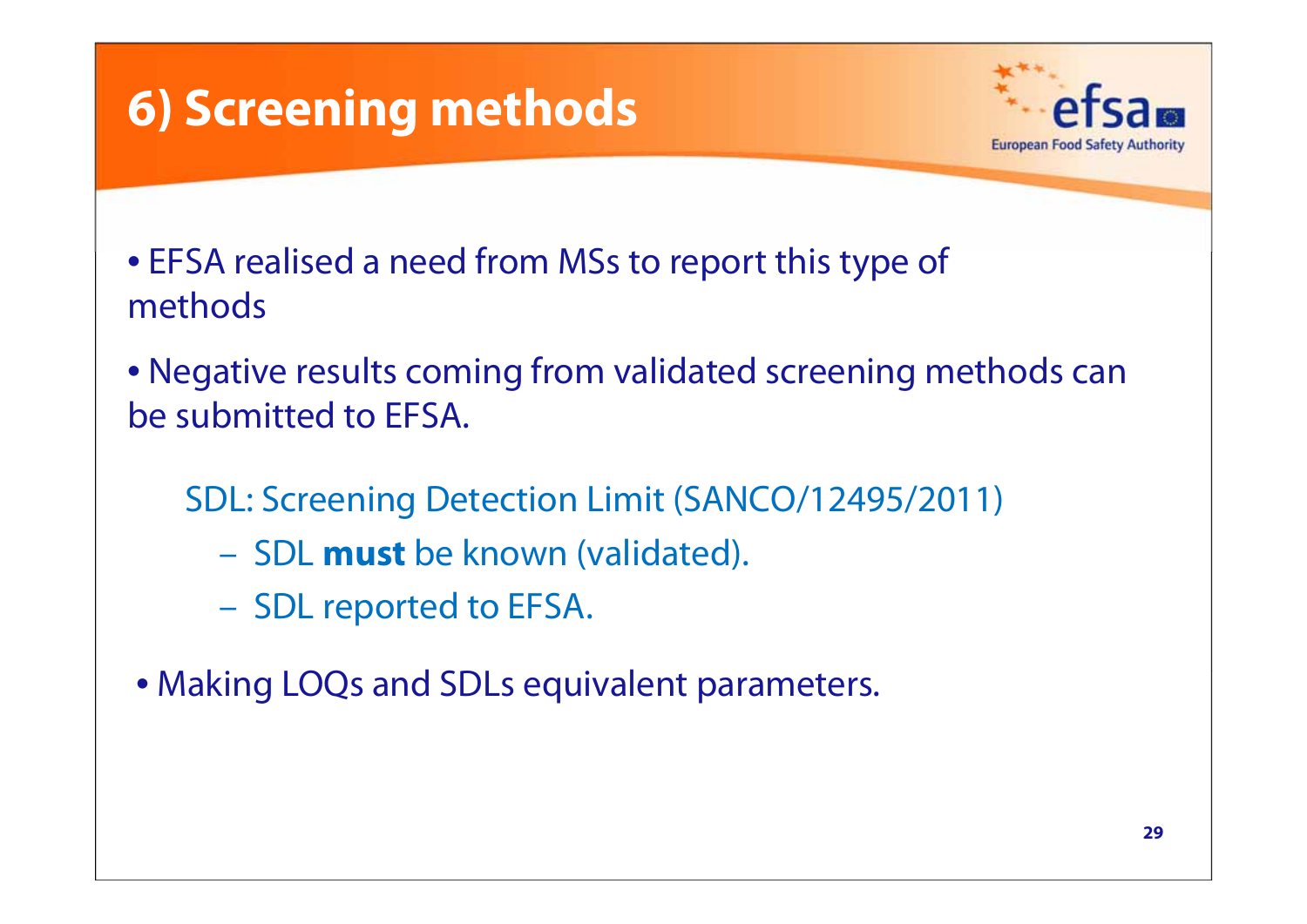## **Overall conclusion**



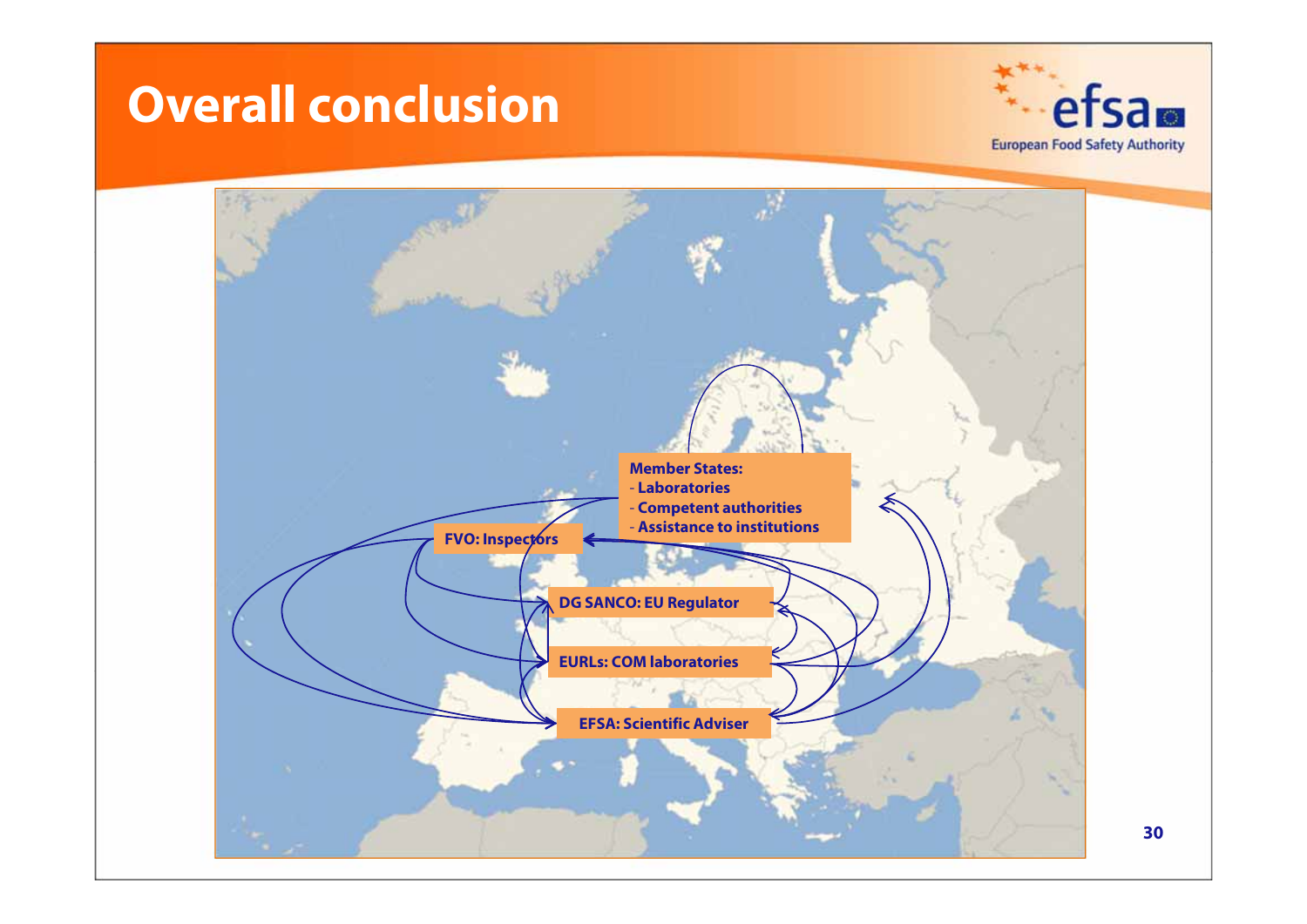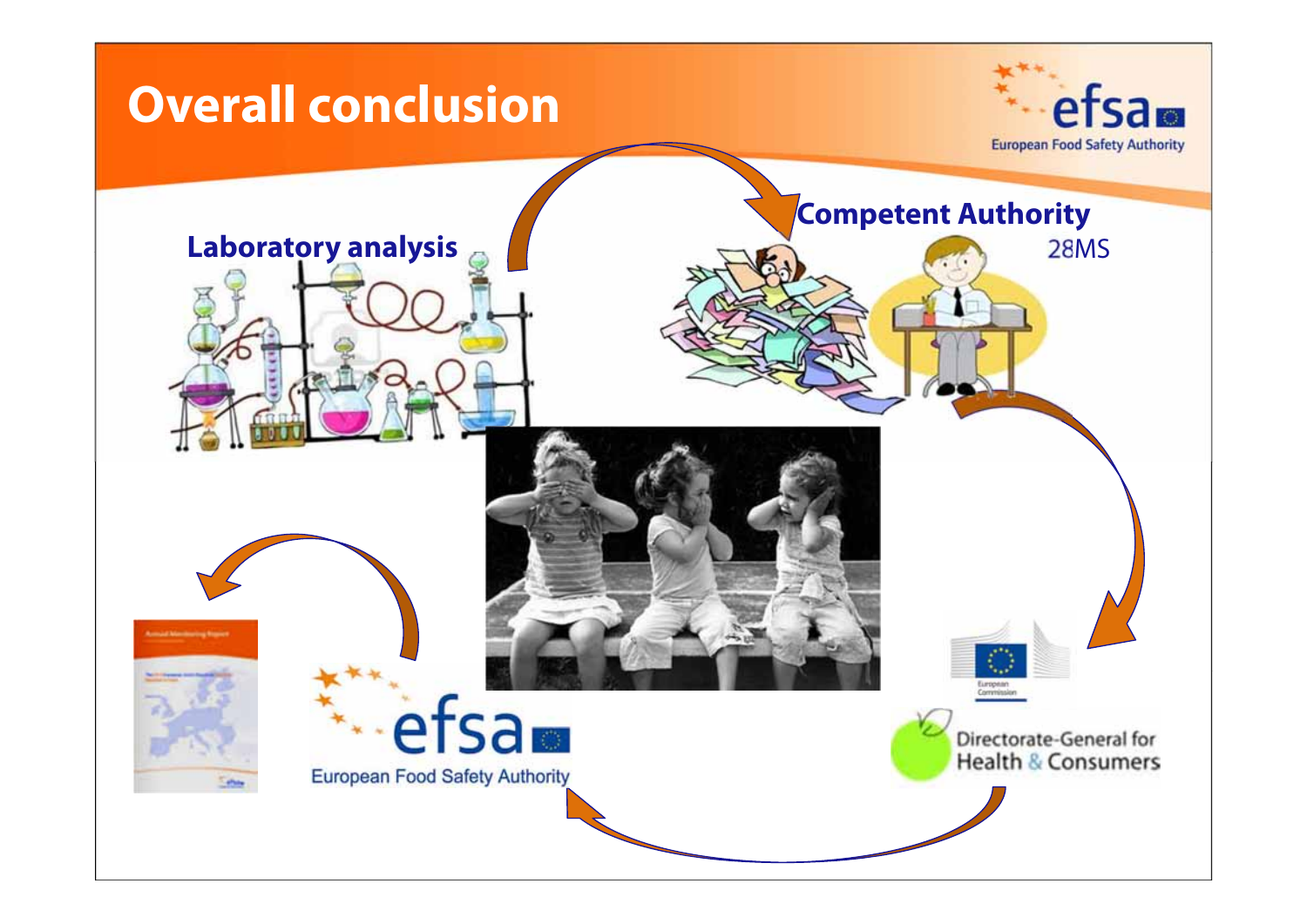## **Overall conclusion**



### Based on EU concept of windows and doors to symbolize the spirit of **openness** and **cooperation** in Europe…



…and bridges as <sup>a</sup> metaphor of the **union** of the European citizens among themselves and with the rest of the World.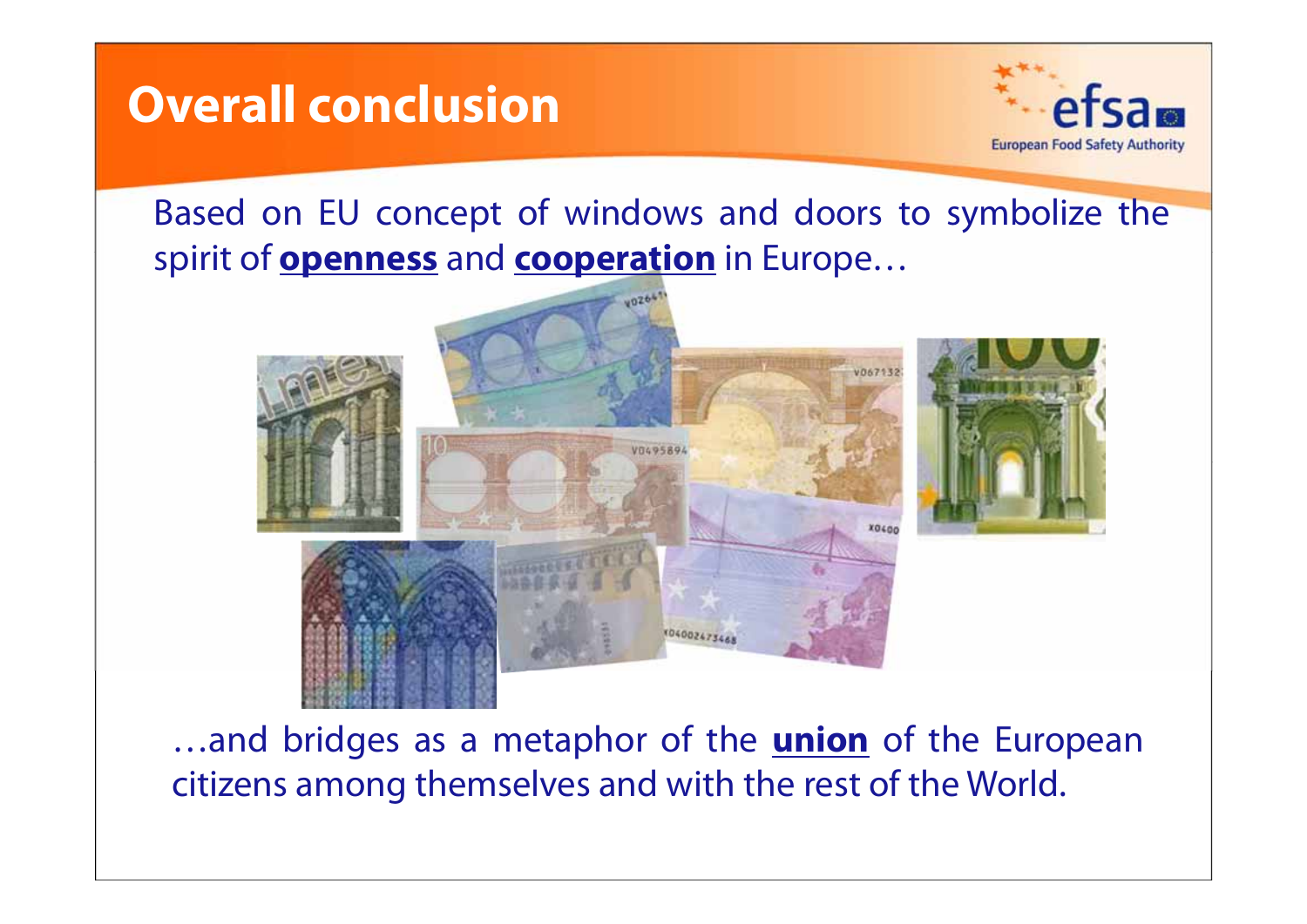# **Solid bridges of communication are needed**